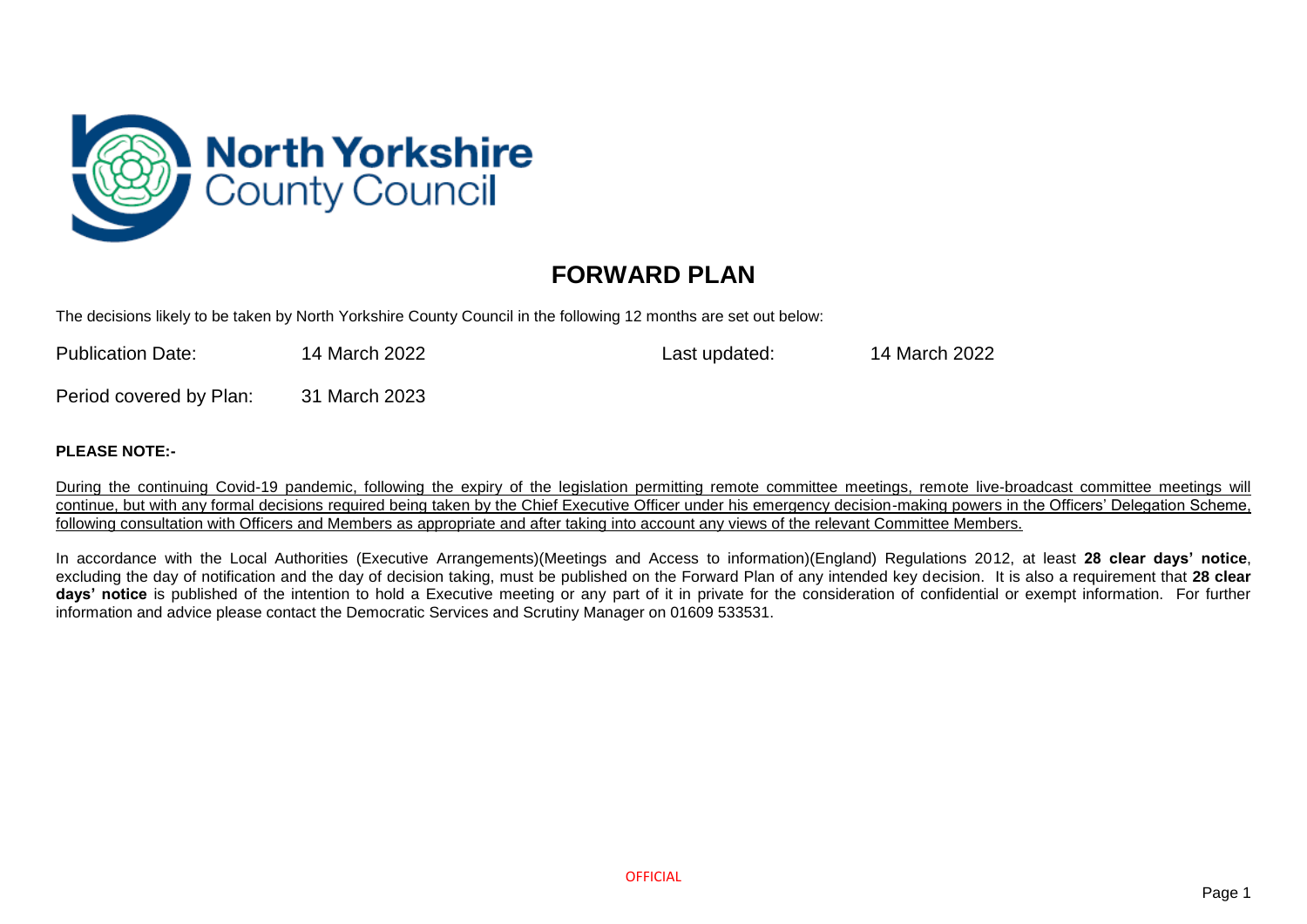|                                             | <b>FUTURE DECISIONS</b>                                                         |                                                                                                                                                 |                                                                                                                              |                                                |                                                                                                                                                                                                                                                                                                                              |                                                                           |                                                                                                                       |                                                                                                                                               |                                                                                     |  |  |  |
|---------------------------------------------|---------------------------------------------------------------------------------|-------------------------------------------------------------------------------------------------------------------------------------------------|------------------------------------------------------------------------------------------------------------------------------|------------------------------------------------|------------------------------------------------------------------------------------------------------------------------------------------------------------------------------------------------------------------------------------------------------------------------------------------------------------------------------|---------------------------------------------------------------------------|-----------------------------------------------------------------------------------------------------------------------|-----------------------------------------------------------------------------------------------------------------------------------------------|-------------------------------------------------------------------------------------|--|--|--|
| <b>Likely</b><br>Date of<br><b>Decision</b> | **Decision<br><b>Taker</b>                                                      | <b>In Consultation</b><br>with (Executive<br>Member or<br>Corporate<br>Director)                                                                | <b>Description of</b><br>Matter - including<br>if the report<br>contains any<br>exempt<br>information and<br>the reasons why | <b>Key</b><br><b>Decision</b><br><b>YES/NO</b> | <b>Decision Required</b>                                                                                                                                                                                                                                                                                                     | <b>Consultees</b><br>(i.e. the<br>principal<br>groups to be<br>consulted) | <b>Consultation</b><br><b>Process</b><br>(i.e. the means by<br>which any such<br>consultation is to<br>be undertaken) | <b>Contact details</b><br>for making<br>representations<br>(Tel: 0845 034<br>9494)<br>unless specified<br>otherwise)                          | <b>Relevant</b><br>documents<br>already<br>submitted<br>to Decision<br><b>Taker</b> |  |  |  |
| 7 Mar<br>2022                               | Assistant<br>Chief<br>Executive -<br>Legal and<br>Democratic<br><b>Services</b> |                                                                                                                                                 | Settlement<br>Agreement - Joint<br><b>Insurance Cost</b>                                                                     | Yes                                            | To<br>consider<br>the<br>settlement agreement<br>relating to an insurance<br>cost issue under the<br>PPP waste contract                                                                                                                                                                                                      | City of York<br>Council                                                   | Email                                                                                                                 | <b>Catriona Gatrell</b><br>catriona.gatrell<br>@northyorks.go<br>v.uk                                                                         |                                                                                     |  |  |  |
| 22 Apr<br>2022                              | Assistant<br><b>Director</b><br>Strategic<br>Resources                          |                                                                                                                                                 | Contract for<br>electricity supply<br>from the 1st April<br>2023                                                             | Yes                                            | utilise<br><b>YPO</b><br>To<br>the<br>Framework<br>for<br>electricity supply<br>(for<br>corporate<br>properties,<br>and District<br>schools<br>Councils<br>as part of<br>LGR)                                                                                                                                                | Relevant<br>officers<br>internal                                          | Not applicable                                                                                                        | <b>Howard Emmett</b><br>howard.emmett<br>@northyorks.go<br>v.uk                                                                               |                                                                                     |  |  |  |
| 11 Mar<br>2022                              | Corporate<br>Director of<br>Health and<br>Adult<br><b>Services</b>              | Executive<br>Member for<br><b>Adult Social</b><br>Care & Health<br>Integration, incl<br>Health &<br>Wellbeing<br>Board and<br><b>Extra Care</b> | Section 75<br>Agreements for<br>Harrogate and<br><b>Rural Alliance</b>                                                       | Yes                                            | To consider and agree<br>the extension of the<br>Section 75<br>existing<br>Council/NHS<br>County<br>commissioner<br>and<br>provider<br>agreements<br>the<br>integrated<br>for<br>community health and<br>social care services in<br>the Harrogate district.<br>Give consideration to<br>consultation<br>any<br>requirements. | <b>NHS</b><br>Commission<br>and<br>ers<br>Providers                       | Correspondence<br>and meetings                                                                                        | Chris Jones-<br>King, Assistant<br><b>Director Adult</b><br>Social Care,<br>Care and<br>Support<br>chris.jones-<br>king@northyork<br>s.gov.uk |                                                                                     |  |  |  |
| 5 Aug                                       | Assistant                                                                       |                                                                                                                                                 | Property                                                                                                                     | Yes                                            | To<br>directly<br>award<br>a<br><b>OFFICIAL</b>                                                                                                                                                                                                                                                                              | Internal                                                                  |                                                                                                                       | <b>Howard Emmett</b>                                                                                                                          |                                                                                     |  |  |  |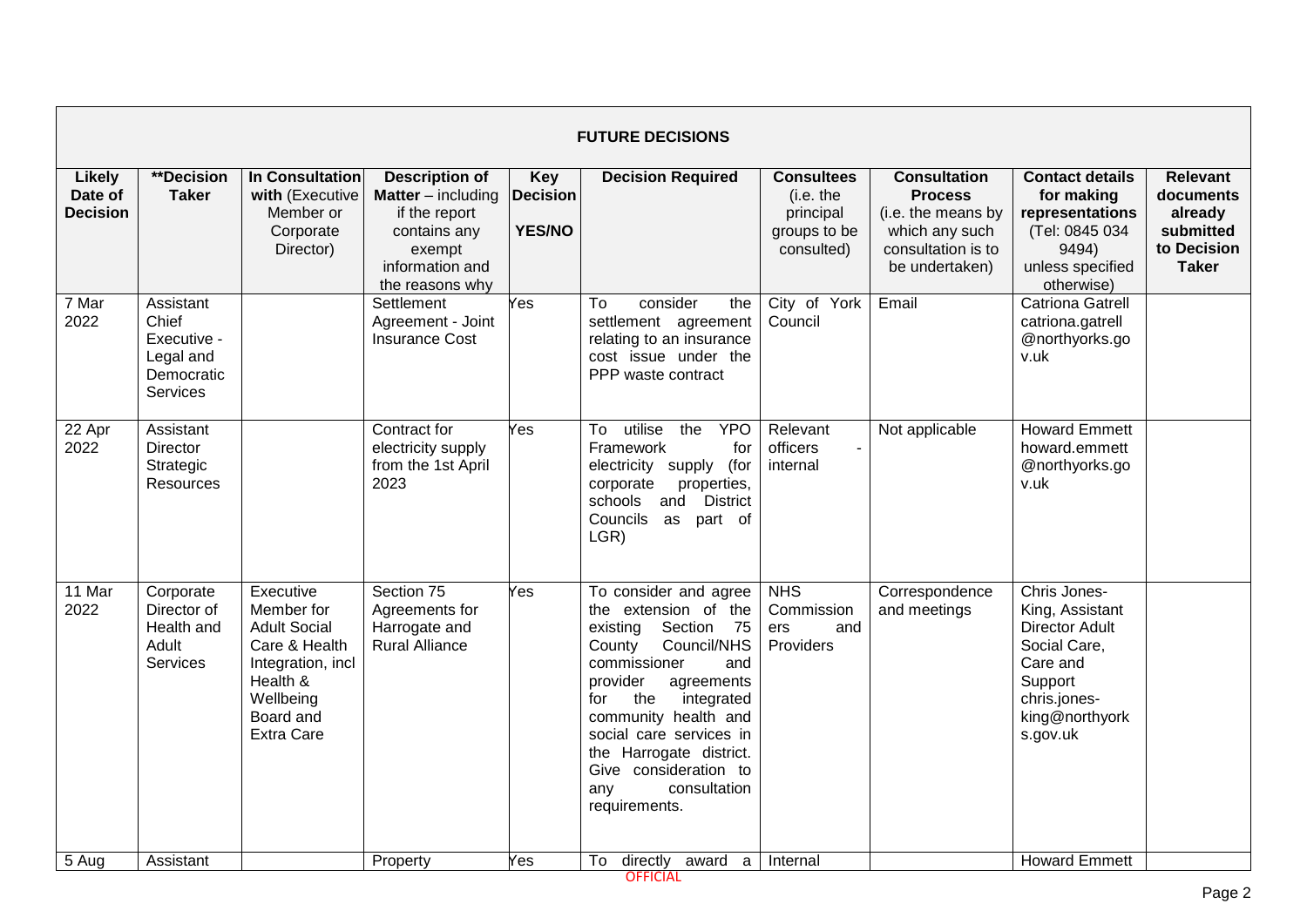|                                             | <b>FUTURE DECISIONS</b>                                     |                                                                                                                                                                                                                                                                                                    |                                                                                                                                       |                                                |                                                                                                                                                                                                                                                                                          |                                                                                                   |                                                                                                                       |                                                                                                                      |                                                                                     |  |  |
|---------------------------------------------|-------------------------------------------------------------|----------------------------------------------------------------------------------------------------------------------------------------------------------------------------------------------------------------------------------------------------------------------------------------------------|---------------------------------------------------------------------------------------------------------------------------------------|------------------------------------------------|------------------------------------------------------------------------------------------------------------------------------------------------------------------------------------------------------------------------------------------------------------------------------------------|---------------------------------------------------------------------------------------------------|-----------------------------------------------------------------------------------------------------------------------|----------------------------------------------------------------------------------------------------------------------|-------------------------------------------------------------------------------------|--|--|
| <b>Likely</b><br>Date of<br><b>Decision</b> | **Decision<br><b>Taker</b>                                  | In Consultation<br>with (Executive<br>Member or<br>Corporate<br>Director)                                                                                                                                                                                                                          | <b>Description of</b><br><b>Matter</b> $-$ including<br>if the report<br>contains any<br>exempt<br>information and<br>the reasons why | <b>Key</b><br><b>Decision</b><br><b>YES/NO</b> | <b>Decision Required</b>                                                                                                                                                                                                                                                                 | <b>Consultees</b><br>(i.e. the<br>principal<br>groups to be<br>consulted)                         | <b>Consultation</b><br><b>Process</b><br>(i.e. the means by<br>which any such<br>consultation is to<br>be undertaken) | <b>Contact details</b><br>for making<br>representations<br>(Tel: 0845 034<br>9494)<br>unless specified<br>otherwise) | <b>Relevant</b><br>documents<br>already<br>submitted<br>to Decision<br><b>Taker</b> |  |  |
| 2022                                        | <b>Director</b><br>Strategic<br>Resources                   |                                                                                                                                                                                                                                                                                                    | Consultancy<br>Services Contract                                                                                                      |                                                | Multi<br>Disciplinary<br>Consultancy Services<br>Contract<br>to<br>Align<br>Property Partners a<br>wholly owned Teckal<br>Company of NYCC                                                                                                                                                | relevant<br>officers                                                                              |                                                                                                                       | howard.emmett<br>@northyorks.go<br>v.uk                                                                              |                                                                                     |  |  |
| 11 Mar<br>2022                              | Corporate<br>Director of<br>Health and<br>Adult<br>Services | Executive<br>Member for<br><b>Adult Social</b><br>Care & Health<br>Integration, incl<br>Health &<br>Wellbeing<br>Board and<br>Extra Care,<br>Executive<br>Member for<br>Public Health,<br>Prevention and<br>Supported<br>Housing,<br>including<br>Sustainability<br>and<br>Transformation<br>Plans | Pilot an integrated<br>working<br>arrangement<br>between the<br>Council and the<br>CCGs                                               | Yes                                            | To agree a proposal to<br>pilot an integrated<br>working<br>arrangement<br>between the Council,<br>Vale of York Clinical<br>Commissioning Group<br>(CCG)<br>and<br>North<br>Yorkshire CCG with a<br>focus<br>quality<br>on<br>assurance and quality<br>improvements in care<br>settings. | <b>NYCC</b><br>Quality<br>Improvement<br>Team<br>Vale of York<br>CCG<br>North<br>Yorkshire<br>CCG | Correspondence,<br>meetings<br>and<br>engagement<br>sessions                                                          | Rachel Bowes,<br>Assistant<br>Director - Care<br>and Support<br>(HAS)<br>rachel.bowes@n<br>orthyorks.gov.uk          |                                                                                     |  |  |
| 11 Mar<br>2022                              | Corporate<br>Director of<br>Health and<br>Adult<br>Services | Executive<br>Member for<br><b>Adult Social</b><br>Care & Health<br>Integration, incl                                                                                                                                                                                                               | Fees for in-house<br>community care<br>services for<br>2022/23                                                                        | Yes                                            | To<br>the<br>approve<br>proposed changes in<br>fees and charges for<br>community<br>in-house<br>care<br>services,<br>plus                                                                                                                                                                |                                                                                                   |                                                                                                                       | Anton Hodge,<br>Asssitant<br>Director,<br>Strategic<br>Resources, Dale                                               |                                                                                     |  |  |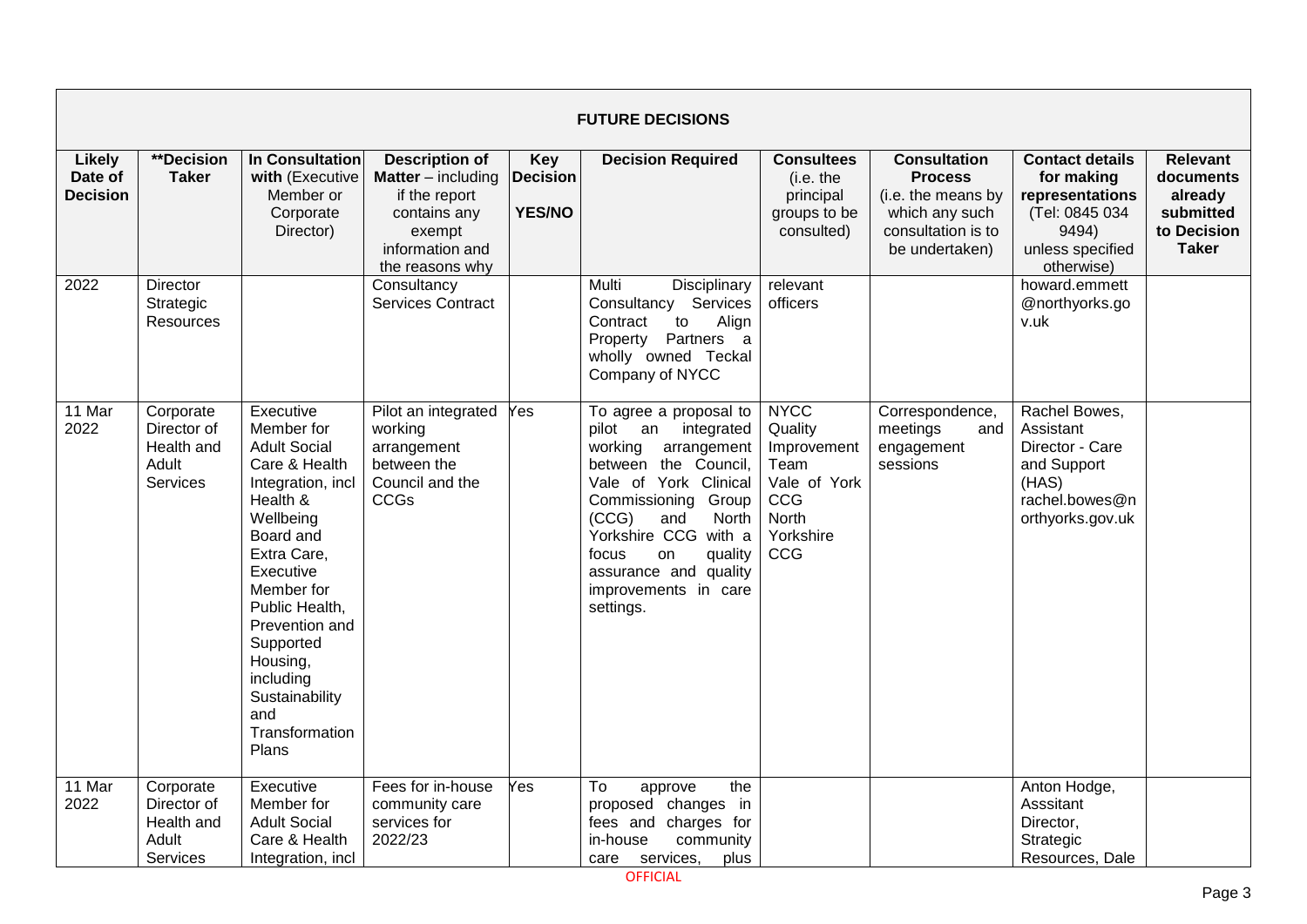|                                      | <b>FUTURE DECISIONS</b>                                     |                                                                                                                                                 |                                                                                                                                       |                                                |                                                               |                                                                           |                                                                                                                       |                                                                                                                                                                                                                                                                 |                                                                                     |  |  |  |
|--------------------------------------|-------------------------------------------------------------|-------------------------------------------------------------------------------------------------------------------------------------------------|---------------------------------------------------------------------------------------------------------------------------------------|------------------------------------------------|---------------------------------------------------------------|---------------------------------------------------------------------------|-----------------------------------------------------------------------------------------------------------------------|-----------------------------------------------------------------------------------------------------------------------------------------------------------------------------------------------------------------------------------------------------------------|-------------------------------------------------------------------------------------|--|--|--|
| Likely<br>Date of<br><b>Decision</b> | **Decision<br><b>Taker</b>                                  | <b>In Consultation</b><br>with (Executive<br>Member or<br>Corporate<br>Director)                                                                | <b>Description of</b><br><b>Matter</b> $-$ including<br>if the report<br>contains any<br>exempt<br>information and<br>the reasons why | <b>Key</b><br><b>Decision</b><br><b>YES/NO</b> | <b>Decision Required</b>                                      | <b>Consultees</b><br>(i.e. the<br>principal<br>groups to be<br>consulted) | <b>Consultation</b><br><b>Process</b><br>(i.e. the means by<br>which any such<br>consultation is to<br>be undertaken) | <b>Contact details</b><br>for making<br>representations<br>(Tel: 0845 034<br>9494)<br>unless specified<br>otherwise)                                                                                                                                            | <b>Relevant</b><br>documents<br>already<br>submitted<br>to Decision<br><b>Taker</b> |  |  |  |
|                                      |                                                             | Health &<br>Wellbeing<br>Board and<br><b>Extra Care</b>                                                                                         |                                                                                                                                       |                                                | transport and<br>meals,<br>laundry<br>services for<br>2022/23 |                                                                           |                                                                                                                       | Owens,<br>Assistant<br>Director<br>Prevention &<br>Service<br>Development,<br>Commissioning<br>(HAS)<br>anton.hodge@n<br>orthyorks.gov.uk<br>dale.owens@no<br>rthyorks.gov.uk,                                                                                  |                                                                                     |  |  |  |
| 11 Mar<br>2022                       | Corporate<br>Director of<br>Health and<br>Adult<br>Services | Executive<br>Member for<br><b>Adult Social</b><br>Care & Health<br>Integration, incl<br>Health &<br>Wellbeing<br>Board and<br><b>Extra Care</b> | Fees payable for<br>external providers<br>of social care<br>provision                                                                 | Yes                                            | To approve fees and<br>annual uplift level for<br>2022/23     | Independent<br>Care Group                                                 | <b>Direct</b><br>negotiations<br>via<br>meetings<br>and<br>correspondence                                             | Anton Hodge,<br>Asssitant<br>Director,<br>Strategic<br>Resources, Dale<br>Owens,<br>Assistant<br><b>Director</b><br>Prevention &<br>Service<br>Development,<br>Commissioning<br>(HAS)<br>anton.hodge@n<br>orthyorks.gov.uk<br>dale.owens@no<br>rthyorks.gov.uk, |                                                                                     |  |  |  |
| 11 Mar<br>2022                       | Corporate<br>Director of                                    | Executive<br>Member for                                                                                                                         | Targeted<br>Prevention in local                                                                                                       | Yes                                            | To consider the options<br>for<br>the<br>future               | Existing<br>service                                                       | Correspondence                                                                                                        | Abigail Barron,<br>Head of                                                                                                                                                                                                                                      |                                                                                     |  |  |  |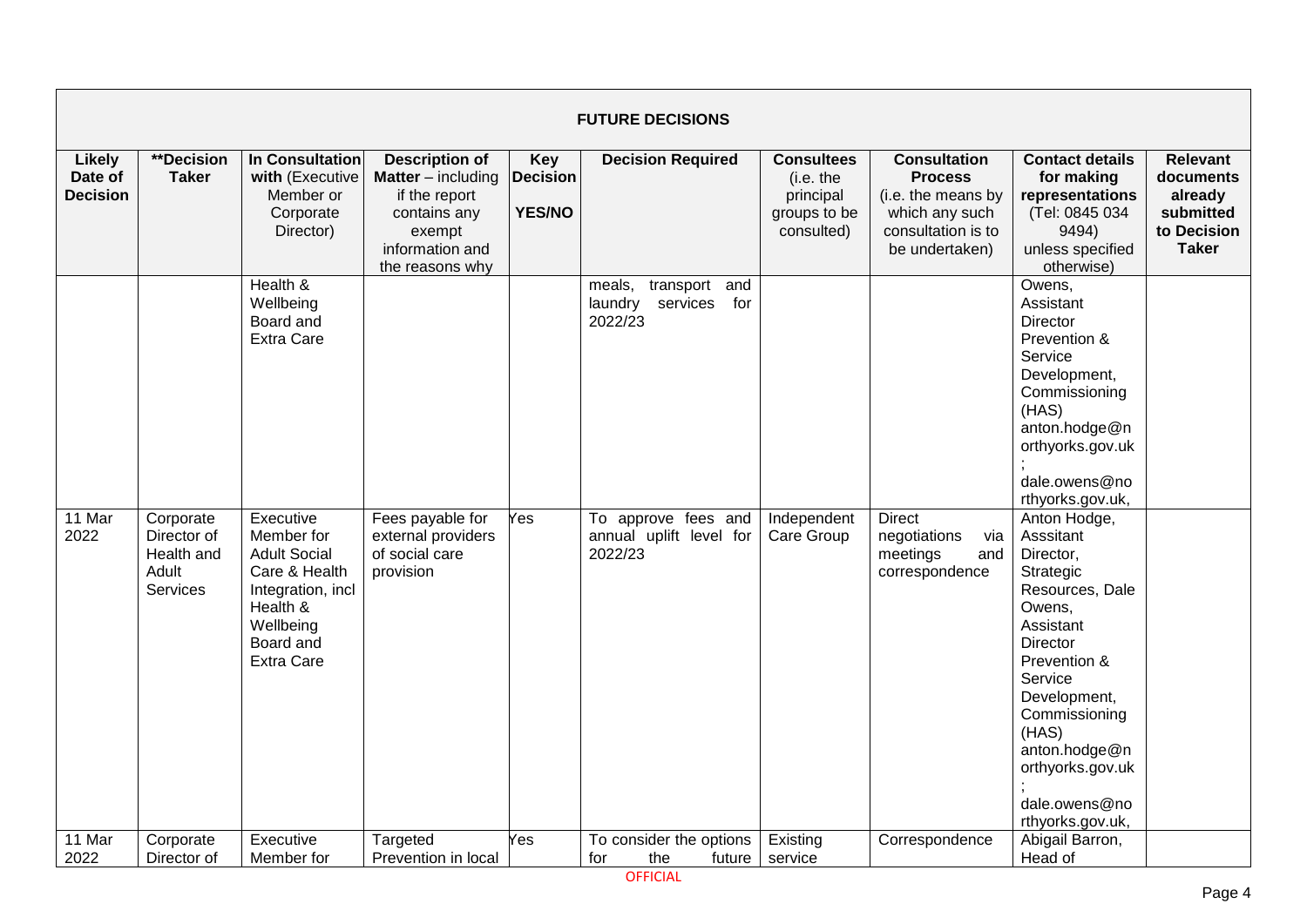|                                             | <b>FUTURE DECISIONS</b>                            |                                                                                                                                                                                                                                                                         |                                                                                                                                       |                                         |                                                                                                                                                                                                          |                                                                                                     |                                                                                                                       |                                                                                                                                                                                      |                                                                                     |  |  |
|---------------------------------------------|----------------------------------------------------|-------------------------------------------------------------------------------------------------------------------------------------------------------------------------------------------------------------------------------------------------------------------------|---------------------------------------------------------------------------------------------------------------------------------------|-----------------------------------------|----------------------------------------------------------------------------------------------------------------------------------------------------------------------------------------------------------|-----------------------------------------------------------------------------------------------------|-----------------------------------------------------------------------------------------------------------------------|--------------------------------------------------------------------------------------------------------------------------------------------------------------------------------------|-------------------------------------------------------------------------------------|--|--|
| <b>Likely</b><br>Date of<br><b>Decision</b> | **Decision<br><b>Taker</b>                         | In Consultation<br>with (Executive<br>Member or<br>Corporate<br>Director)                                                                                                                                                                                               | <b>Description of</b><br><b>Matter</b> $-$ including<br>if the report<br>contains any<br>exempt<br>information and<br>the reasons why | Key<br><b>Decision</b><br><b>YES/NO</b> | <b>Decision Required</b>                                                                                                                                                                                 | <b>Consultees</b><br>(i.e. the<br>principal<br>groups to be<br>consulted)                           | <b>Consultation</b><br><b>Process</b><br>(i.e. the means by<br>which any such<br>consultation is to<br>be undertaken) | <b>Contact details</b><br>for making<br>representations<br>(Tel: 0845 034<br>9494)<br>unless specified<br>otherwise)                                                                 | <b>Relevant</b><br>documents<br>already<br>submitted<br>to Decision<br><b>Taker</b> |  |  |
|                                             | Health and<br>Adult<br><b>Services</b>             | <b>Adult Social</b><br>Care & Health<br>Integration, incl<br>Health &<br>Wellbeing<br>Board and<br>Extra Care,<br>Executive<br>Member for<br>Public Health,<br>Prevention and<br>Supported<br>Housing,<br>including<br>Sustainability<br>and<br>Transformation<br>Plans | communities                                                                                                                           |                                         | commissioning<br>of<br>targeted<br>prevention<br>activity<br>in<br>local<br>communities<br>and<br>determine the agreed<br>approach                                                                       | providers                                                                                           | and meetings                                                                                                          | Countywisde<br>Commissioning,<br>Health and Adult<br>Services, Adam<br>Gray,<br>Commissioning<br>Manager, Health<br>and Adult<br><b>Services</b><br>adam.gray@nort<br>hyorks.gov.uk, |                                                                                     |  |  |
| 14 Mar<br>2022                              | Corporate<br>Director of<br>Strategic<br>Resources |                                                                                                                                                                                                                                                                         | Purchase of<br>groceries and<br>ambient products                                                                                      | Yes                                     | To seek approval from<br>the Corporate Director,<br>Strategic Resources in<br>relation to the future<br>purchasing of groceries<br>and ambient products                                                  | Relevant<br>officers<br>internal.                                                                   | Not applicable.                                                                                                       | Shaun Mancrief,<br><b>Head of Traded</b><br>Services,<br>Strategic<br><b>Resources</b><br>01609 536871                                                                               |                                                                                     |  |  |
| 15 Mar<br>2022                              | Chief<br>Executive<br>Officer                      |                                                                                                                                                                                                                                                                         | Weaverthorpe CE<br><b>VC Primary</b><br>School                                                                                        | Yes                                     | (This<br>decision<br>is<br>subject to the approval<br>by<br>the<br>Executive<br>Member for Education<br><b>Skills</b><br>and<br>on<br>$\overline{7}$<br>2021<br>December<br>to<br>authorise consultation | Parents,<br>Staff,<br>Governors,<br><b>Local Elected</b><br>Members,<br><b>District</b><br>Council, | Public<br>consultation from<br>7 January to 18<br>February 2022.<br>Statutory<br>proposals will be<br>published<br>on | Andrew Dixon,<br>Strategic<br>Planning<br>Manager,<br>Education &<br><b>Skills</b><br>andrew.dixon@                                                                                  |                                                                                     |  |  |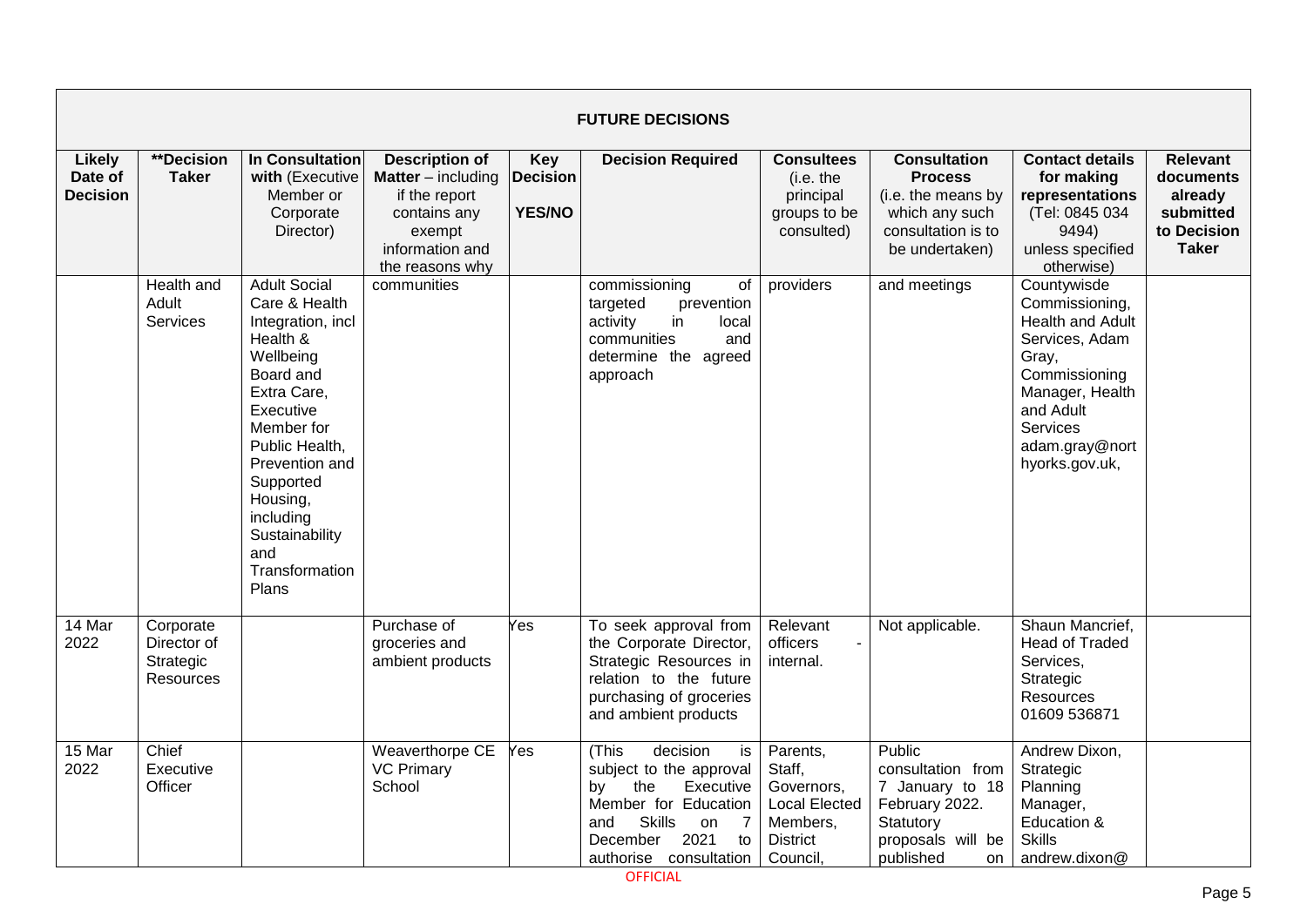|                                      | <b>FUTURE DECISIONS</b>       |                                                                           |                                                                                                                                       |                                                |                                                                                                                                                                 |                                                                           |                                                                                                                                                                                                                                                                                                                                                                                                                                                                                     |                                                                                                                      |                                                                                      |  |  |  |
|--------------------------------------|-------------------------------|---------------------------------------------------------------------------|---------------------------------------------------------------------------------------------------------------------------------------|------------------------------------------------|-----------------------------------------------------------------------------------------------------------------------------------------------------------------|---------------------------------------------------------------------------|-------------------------------------------------------------------------------------------------------------------------------------------------------------------------------------------------------------------------------------------------------------------------------------------------------------------------------------------------------------------------------------------------------------------------------------------------------------------------------------|----------------------------------------------------------------------------------------------------------------------|--------------------------------------------------------------------------------------|--|--|--|
| Likely<br>Date of<br><b>Decision</b> | **Decision<br><b>Taker</b>    | In Consultation<br>with (Executive<br>Member or<br>Corporate<br>Director) | <b>Description of</b><br><b>Matter</b> $-$ including<br>if the report<br>contains any<br>exempt<br>information and<br>the reasons why | <b>Key</b><br><b>Decision</b><br><b>YES/NO</b> | <b>Decision Required</b>                                                                                                                                        | <b>Consultees</b><br>(i.e. the<br>principal<br>groups to be<br>consulted) | <b>Consultation</b><br><b>Process</b><br>(i.e. the means by<br>which any such<br>consultation is to<br>be undertaken)                                                                                                                                                                                                                                                                                                                                                               | <b>Contact details</b><br>for making<br>representations<br>(Tel: 0845 034<br>9494)<br>unless specified<br>otherwise) | <b>Relevant</b><br>documents<br>already<br>submitted<br>to Decision<br><b>Taker</b>  |  |  |  |
|                                      |                               |                                                                           |                                                                                                                                       |                                                | on this proposal)<br>To publish statutory<br>proposals and notice<br>for the proposal to<br>Weaverthorpe<br>close<br>CE VC Primary School<br>on 31 August 2021. | Diocesan<br>Boards and<br>other<br>local<br>stakeholders.                 | <b>NYCC</b><br>website.<br>Statutory<br>notice<br>will be published<br>local<br>in<br>and<br>newspaper<br>placed on<br>the<br>school<br>gate.<br>Statutory<br>proposals<br>representation<br>period from<br>-1<br>April to 29 April<br>2022.<br>In writing to the<br>Corporate<br>Director- Children<br>Young<br>and<br>People's Service,<br>County<br>Hall,<br>Northallerton,<br>DL7 8AE, or by<br>email<br>to<br>schoolorganisatio<br>n@northyorks.go<br>v.uk by 29 April<br>2022 | northyorks.gov.u                                                                                                     |                                                                                      |  |  |  |
| 15 Mar<br>2022                       | Chief<br>Executive<br>Officer |                                                                           | North Yorkshire<br>Enhanced<br>Partnership                                                                                            | Yes                                            | consider<br>To<br>and<br>approve the content of<br>the<br>Enhanced<br>Plan and<br>Partnership<br>Scheme.                                                        | Local<br>bus<br>service<br>operators                                      | Statutory<br>consultation with<br>operators<br>and<br>public                                                                                                                                                                                                                                                                                                                                                                                                                        | Cathy Knight<br>cathy.knight@no<br>rthyorks.gov.uk                                                                   | North<br>Yorkhsire<br>Enhanced<br>Partnership<br><b>National Bus</b><br>Strategy.doc |  |  |  |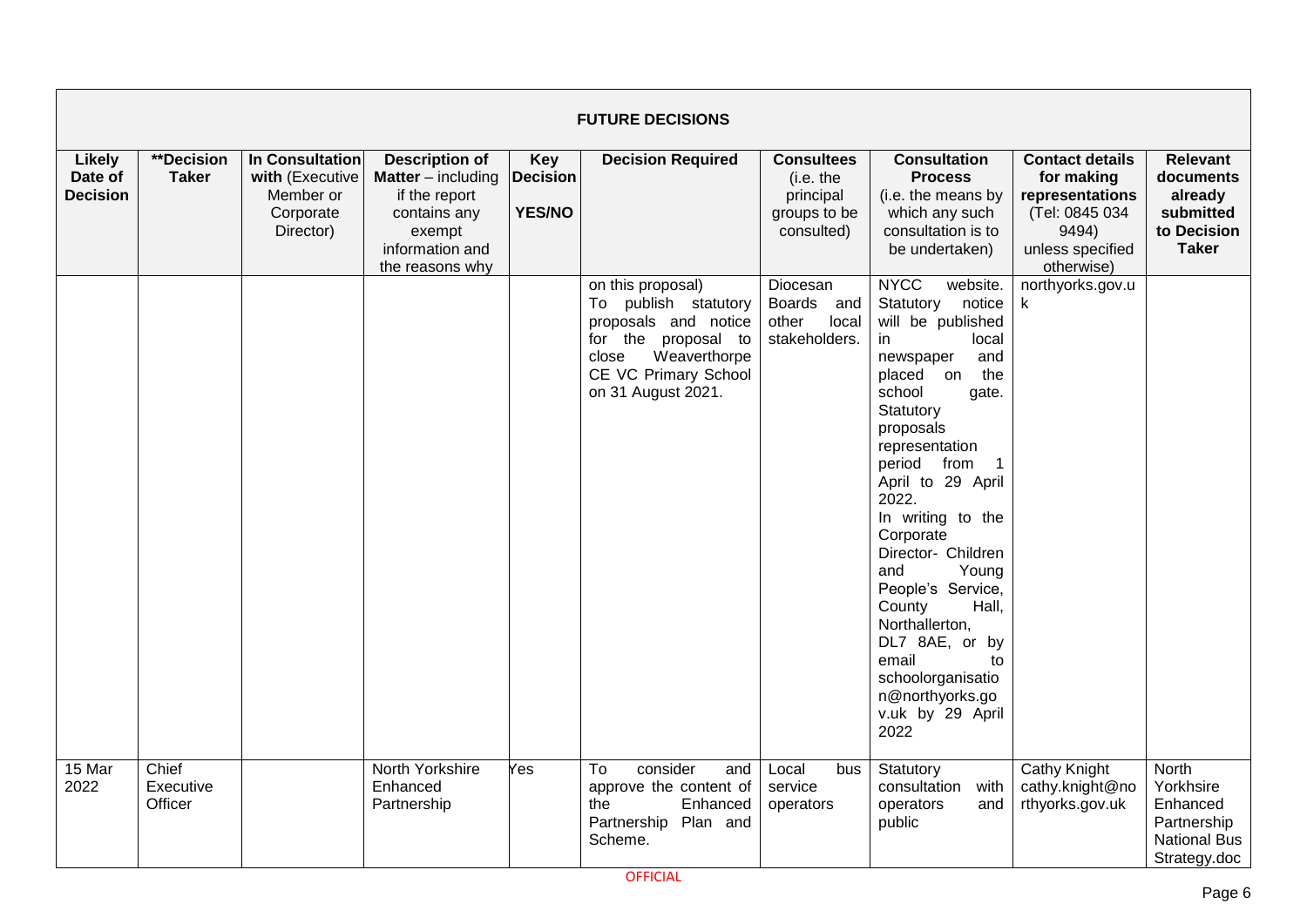|                                             |                               |                                                                           |                                                                                                                                     |                                                | <b>FUTURE DECISIONS</b>                                                                                                                                                                                                                                                                                                             |                                                                           |                                                                                                                       |                                                                                                                              |                                                                                     |
|---------------------------------------------|-------------------------------|---------------------------------------------------------------------------|-------------------------------------------------------------------------------------------------------------------------------------|------------------------------------------------|-------------------------------------------------------------------------------------------------------------------------------------------------------------------------------------------------------------------------------------------------------------------------------------------------------------------------------------|---------------------------------------------------------------------------|-----------------------------------------------------------------------------------------------------------------------|------------------------------------------------------------------------------------------------------------------------------|-------------------------------------------------------------------------------------|
| <b>Likely</b><br>Date of<br><b>Decision</b> | **Decision<br><b>Taker</b>    | In Consultation<br>with (Executive<br>Member or<br>Corporate<br>Director) | <b>Description of</b><br><b>Matter</b> – including<br>if the report<br>contains any<br>exempt<br>information and<br>the reasons why | <b>Key</b><br><b>Decision</b><br><b>YES/NO</b> | <b>Decision Required</b>                                                                                                                                                                                                                                                                                                            | <b>Consultees</b><br>(i.e. the<br>principal<br>groups to be<br>consulted) | <b>Consultation</b><br><b>Process</b><br>(i.e. the means by<br>which any such<br>consultation is to<br>be undertaken) | <b>Contact details</b><br>for making<br>representations<br>(Tel: 0845 034<br>9494)<br>unless specified<br>otherwise)         | <b>Relevant</b><br>documents<br>already<br>submitted<br>to Decision<br><b>Taker</b> |
| $15$ Mar<br>2022                            | Chief<br>Executive<br>Officer |                                                                           | Consideration of<br><b>Revised Planning</b><br>Enforcement and<br><b>Monitoring Policy</b>                                          | Yes                                            | Seek recommendation<br>the<br>proposed<br>to<br>Planning Enforcement<br>and Monitoring Policy<br>full<br>Council for<br>to<br>approval                                                                                                                                                                                              | Planning                                                                  |                                                                                                                       | Vicky Perkin,<br>Head of<br>Planning<br>Services<br>vicky.perkin@no<br>rthyorks.gov.uk                                       | $\mathsf{x}$                                                                        |
| 15 Mar<br>2022                              | Chief<br>Executive<br>Officer |                                                                           | Children and<br>Young People's<br>Service, Planning<br>of School Places -<br><b>Basic Need</b><br>Capital<br>Programme<br>2022/25   | Yes                                            | To approve the Basic<br>Need<br>Capital<br>2022/25<br>Programme<br>for the purpose of<br>planning future school<br>places                                                                                                                                                                                                           | <b>Not</b><br>applicable                                                  | Not applicable                                                                                                        | Andrew Dixon,<br>Strategic<br>Planning<br>Manager,<br>Education &<br><b>Skills</b><br>andrew.dixon@<br>northyorks.gov.u<br>k |                                                                                     |
| 15 Mar<br>2022                              | Chief<br>Executive<br>Officer |                                                                           | Delegation of<br>enforcement<br>functions to<br>another Local<br>Authority.                                                         | Yes                                            | To delegate the power<br>of investigation and<br>enforcement regarding<br>offences<br>specific<br>alleged to have been<br>committed in the area<br>of North Yorkshire to<br>another Local Authority<br>where linked offences<br>are alleged to have<br>occurred<br>and<br>to<br>provide limitation<br><b>on</b><br>such delegation. | $N/A$ .                                                                   | $N/A$ .                                                                                                               | Barry Khan,<br><b>Assistant Chief</b><br>Executive (Legal<br>& Democratic<br>Services)<br>barry.khan@nort<br>hyorks.gov.uk   |                                                                                     |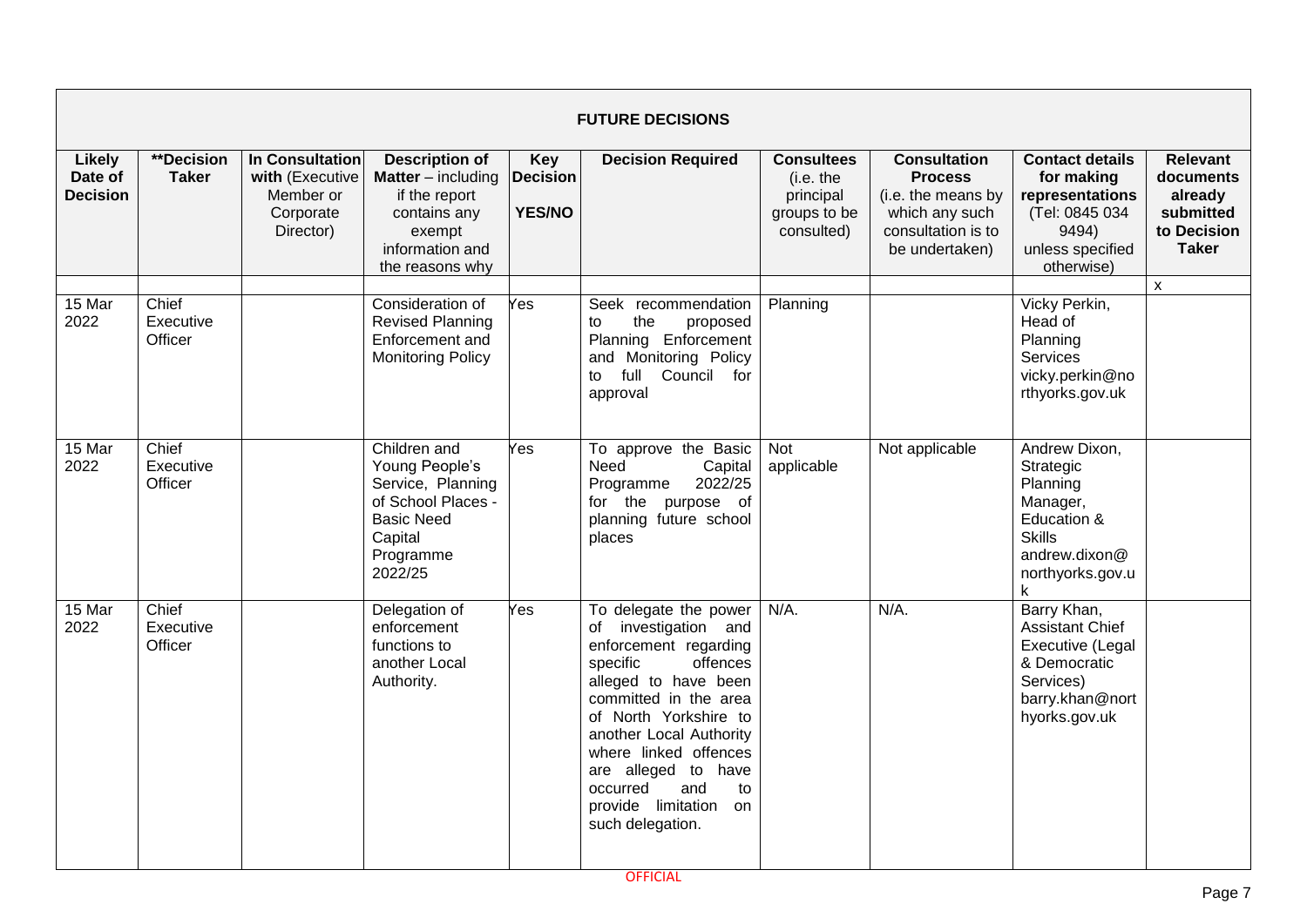|                                             | <b>FUTURE DECISIONS</b>                                                                                                                                                                                         |                                                                           |                                                                                                                                       |                                                |                                                                                                                                                                                                                                                                                                                                                                                              |                                                                                              |                                                                                                                                                                                                                                                                                                                                                                                                                                                                                                                                                                                                            |                                                                                                                      |                                                                                     |  |  |  |  |
|---------------------------------------------|-----------------------------------------------------------------------------------------------------------------------------------------------------------------------------------------------------------------|---------------------------------------------------------------------------|---------------------------------------------------------------------------------------------------------------------------------------|------------------------------------------------|----------------------------------------------------------------------------------------------------------------------------------------------------------------------------------------------------------------------------------------------------------------------------------------------------------------------------------------------------------------------------------------------|----------------------------------------------------------------------------------------------|------------------------------------------------------------------------------------------------------------------------------------------------------------------------------------------------------------------------------------------------------------------------------------------------------------------------------------------------------------------------------------------------------------------------------------------------------------------------------------------------------------------------------------------------------------------------------------------------------------|----------------------------------------------------------------------------------------------------------------------|-------------------------------------------------------------------------------------|--|--|--|--|
| <b>Likely</b><br>Date of<br><b>Decision</b> | <b>**Decision</b><br><b>Taker</b>                                                                                                                                                                               | In Consultation<br>with (Executive<br>Member or<br>Corporate<br>Director) | <b>Description of</b><br><b>Matter</b> $-$ including<br>if the report<br>contains any<br>exempt<br>information and<br>the reasons why | <b>Key</b><br><b>Decision</b><br><b>YES/NO</b> | <b>Decision Required</b>                                                                                                                                                                                                                                                                                                                                                                     | <b>Consultees</b><br>(i.e. the<br>principal<br>groups to be<br>consulted)                    | <b>Consultation</b><br><b>Process</b><br>(i.e. the means by<br>which any such<br>consultation is to<br>be undertaken)                                                                                                                                                                                                                                                                                                                                                                                                                                                                                      | <b>Contact details</b><br>for making<br>representations<br>(Tel: 0845 034<br>9494)<br>unless specified<br>otherwise) | <b>Relevant</b><br>documents<br>already<br>submitted<br>to Decision<br><b>Taker</b> |  |  |  |  |
| 17 Mar<br>2022                              | Executive<br>Member for<br>Education<br>and Skills,<br>including<br>early years,<br>schools,<br>apprentices<br>hips, FE<br>colleges &<br>UTC`s, and<br>engagement<br>with the<br>skills<br>agenda of<br>the LEP |                                                                           | Lowering the age<br>range of<br>Goathland<br>Community<br>Primary School to<br>$3 - 11$                                               | Yes.                                           | lf<br>there<br>are<br>no<br>objections<br>to<br>the<br>statutory notices,<br>the<br>Executive Member for<br>Education and Skills at<br>his meeting with the<br>Corporate Director -<br><b>CYPS</b><br>Following<br>the<br>publication of statutory<br>to<br>notices,<br>seek<br>approval to lower the<br>school age range of<br>Goathland Community<br>Primary School from 25<br>April 2022. | School<br>community,<br>wider<br>community,<br>other<br>schools,<br>Early Years<br>providers | November<br>$\ln$<br>2021<br>the<br>Governing Body<br>of Goathland CP<br>School consulted<br>the<br>local<br>community<br>on<br>their<br>proposal.<br>The response to<br>consultation<br>the<br>will be considered<br>by the Executive<br>on 11 January<br>2022. If approved<br>statutory notices<br>would<br>be<br>published<br>between<br>21st<br>January and 18th<br>February<br>2022.<br>Objections should<br>be<br>made<br>ign<br>writing<br>to<br>Corporate<br><b>Director</b><br>Children<br>and<br>People's<br>Young<br>Service, County<br>Hall, Northallerton<br>DL7 8AE by 18th<br>February 2022 | Matt George,<br>Strategic<br>Planning Officer,<br><b>CYPS</b><br>matt.george@no<br>rthyorks.gov.uk                   |                                                                                     |  |  |  |  |
| 17 Mar                                      | Corporate                                                                                                                                                                                                       | Executive                                                                 | <b>High Needs</b>                                                                                                                     | Yes                                            | To<br>the<br>approve                                                                                                                                                                                                                                                                                                                                                                         | Special                                                                                      | Consultation                                                                                                                                                                                                                                                                                                                                                                                                                                                                                                                                                                                               | <b>Howard Emmett</b>                                                                                                 |                                                                                     |  |  |  |  |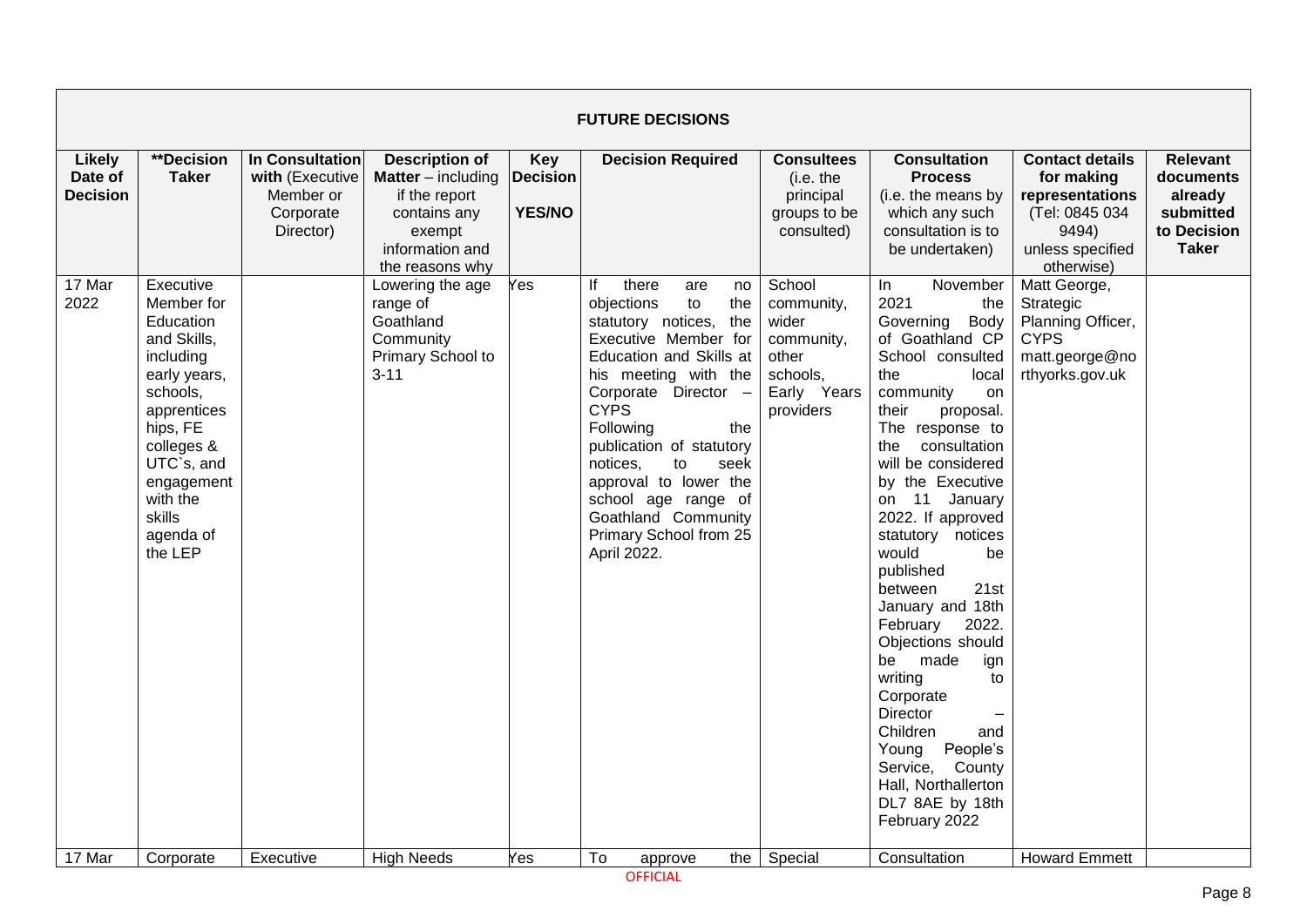|                                             | <b>FUTURE DECISIONS</b>                                                   |                                                                                                                                                                                                               |                                                                                                                                                                        |                                                |                                                                                                                                                          |                                                                           |                                                                                                                       |                                                                                                                                                   |                                                                                                                                                                         |  |  |  |
|---------------------------------------------|---------------------------------------------------------------------------|---------------------------------------------------------------------------------------------------------------------------------------------------------------------------------------------------------------|------------------------------------------------------------------------------------------------------------------------------------------------------------------------|------------------------------------------------|----------------------------------------------------------------------------------------------------------------------------------------------------------|---------------------------------------------------------------------------|-----------------------------------------------------------------------------------------------------------------------|---------------------------------------------------------------------------------------------------------------------------------------------------|-------------------------------------------------------------------------------------------------------------------------------------------------------------------------|--|--|--|
| <b>Likely</b><br>Date of<br><b>Decision</b> | **Decision<br><b>Taker</b>                                                | <b>In Consultation</b><br>with (Executive<br>Member or<br>Corporate<br>Director)                                                                                                                              | <b>Description of</b><br><b>Matter</b> $-$ including<br>if the report<br>contains any<br>exempt<br>information and<br>the reasons why                                  | <b>Key</b><br><b>Decision</b><br><b>YES/NO</b> | <b>Decision Required</b>                                                                                                                                 | <b>Consultees</b><br>(i.e. the<br>principal<br>groups to be<br>consulted) | <b>Consultation</b><br><b>Process</b><br>(i.e. the means by<br>which any such<br>consultation is to<br>be undertaken) | <b>Contact details</b><br>for making<br>representations<br>(Tel: 0845 034<br>9494)<br>unless specified<br>otherwise)                              | <b>Relevant</b><br>documents<br>already<br>submitted<br>to Decision<br><b>Taker</b>                                                                                     |  |  |  |
| 2022                                        | Director of<br>Children<br>and Young<br>People's<br>Services              | Member for<br>Children's<br><b>Services</b>                                                                                                                                                                   | Budget, including<br>Special School &<br><b>PRS Budgets</b>                                                                                                            |                                                | proposed High Needs<br><b>Block</b><br>budget<br>including<br>allocations<br>Special Schools and<br><b>Pupil Referral Services</b>                       | Schools and<br><b>PRS</b>                                                 | undertaken during<br>Autumn<br>term<br>2021                                                                           | howard.emmett<br>@northyorks.go<br>v.uk                                                                                                           |                                                                                                                                                                         |  |  |  |
| 17 Mar<br>2022                              | Assistant<br>Director -<br>Technology<br>and Change                       |                                                                                                                                                                                                               | Extending the<br>contract for the<br><b>Wider Area</b><br>Network for North<br><b>Yorkshire Schools</b>                                                                | Yes                                            | To seek approval to<br>utilize the final 3 year<br>option to extend the<br>contract Wider<br>Area<br>Network<br>for<br>North<br><b>Yorkshire Schools</b> | Relevant<br>officers<br>internal                                          | $N/A$ .                                                                                                               | Victoria Moss,<br>Assistant<br>Contracts<br>Officer,<br>Procurement<br>and Contract<br>Management<br>contractmanage<br>ment@northyork<br>s.gov.uk | Extending<br>the contract<br>for the<br>Wider Area<br>Network for<br><b>North</b><br>Yorkshire<br>Schools                                                               |  |  |  |
| 31 May<br>2022                              | Corporate<br>Director of<br>Children<br>and Young<br>People's<br>Services | Executive<br>Member for<br><b>Education and</b><br>Skills,<br>including early<br>years, schools,<br>apprenticeship<br>s, FE colleges<br>& UTC`s, and<br>engagement<br>with the skills<br>agenda of the<br>LEP | The expansion of<br><b>Barlby School</b><br>requires a<br>variation to the<br><b>PFI</b> Contract<br>dated 30 March<br>2001 between<br>NYCC and the<br>school provider | Yes                                            | Approve the terms of<br>the variation to the PFI<br>for<br>contract<br>Barlby<br>School                                                                  | Assistant<br>Chief<br>Executive<br>Legal<br>and<br>Democratic<br>Services | Meetings<br>and<br>discussions                                                                                        | Andrew Dixon,<br>Strategic<br>Planning<br>Manager,<br>Education &<br><b>Skills</b><br>andrew.dixon@<br>northyorks.gov.u<br>k                      | The<br>expansion of<br>Barlby<br>School<br>requires a<br>variation to<br>the PFI<br>Contract<br>dated 30<br>March 2001<br>between<br>NYCC and<br>the school<br>provider |  |  |  |
| $18$ Mar<br>2022                            | <b>Business</b><br>and                                                    | Corporate<br>Director of                                                                                                                                                                                      | <b>Bikeability</b><br><b>Scheme Grant</b>                                                                                                                              | Yes                                            | To seek approval for<br>acceptance of the grant                                                                                                          |                                                                           |                                                                                                                       | Fiona Ancell<br>fiona.ancell@no                                                                                                                   |                                                                                                                                                                         |  |  |  |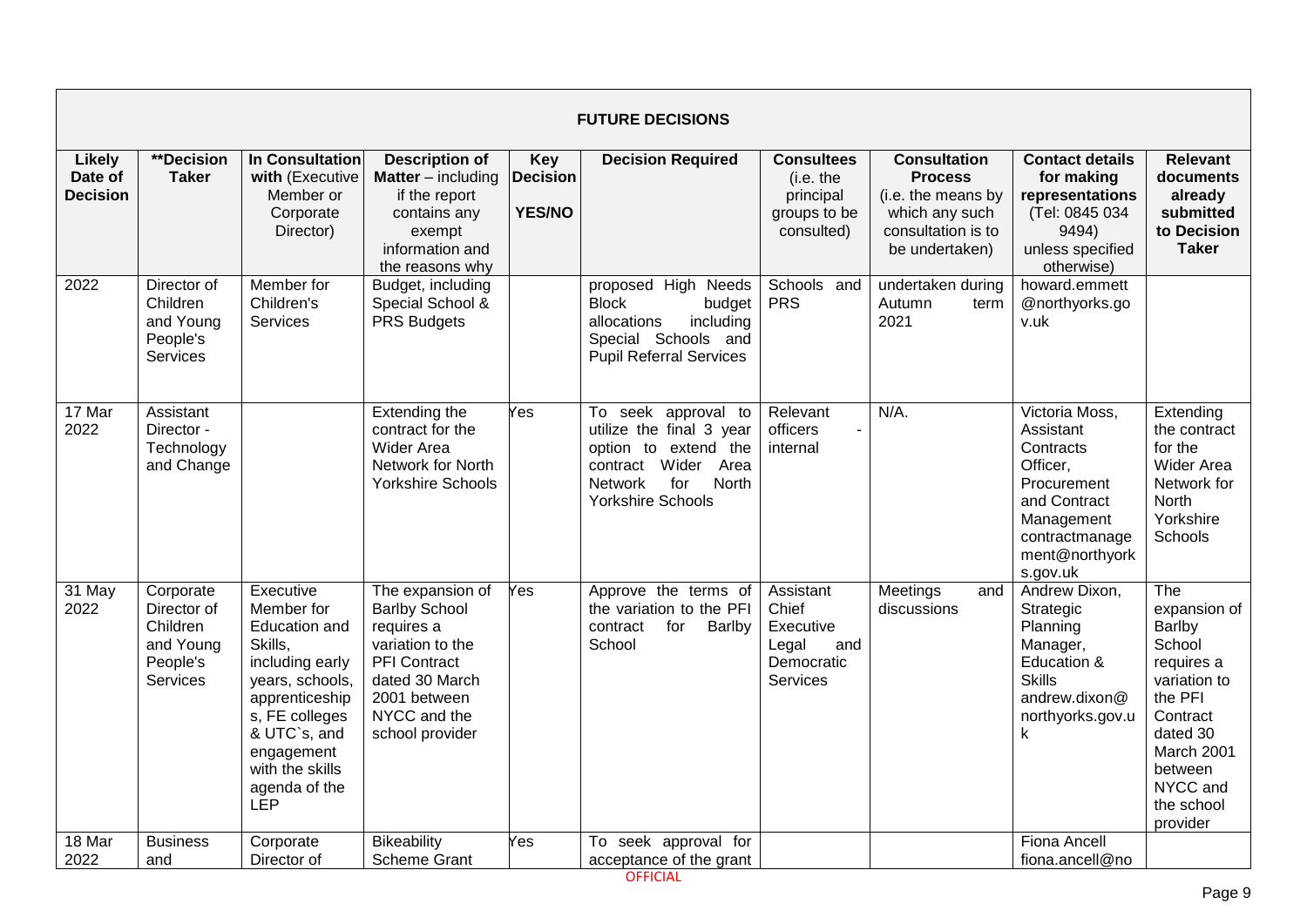|                                      | <b>FUTURE DECISIONS</b>                                                                                                                                                                                   |                                                                                                  |                                                                                                                              |                                                |                                                                                                                                                         |                                                                                                                     |                                                                                                                       |                                                                                                                                                               |                                                                                     |  |  |  |
|--------------------------------------|-----------------------------------------------------------------------------------------------------------------------------------------------------------------------------------------------------------|--------------------------------------------------------------------------------------------------|------------------------------------------------------------------------------------------------------------------------------|------------------------------------------------|---------------------------------------------------------------------------------------------------------------------------------------------------------|---------------------------------------------------------------------------------------------------------------------|-----------------------------------------------------------------------------------------------------------------------|---------------------------------------------------------------------------------------------------------------------------------------------------------------|-------------------------------------------------------------------------------------|--|--|--|
| Likely<br>Date of<br><b>Decision</b> | **Decision<br><b>Taker</b>                                                                                                                                                                                | <b>In Consultation</b><br>with (Executive<br>Member or<br>Corporate<br>Director)                 | <b>Description of</b><br>Matter - including<br>if the report<br>contains any<br>exempt<br>information and<br>the reasons why | <b>Key</b><br><b>Decision</b><br><b>YES/NO</b> | <b>Decision Required</b>                                                                                                                                | <b>Consultees</b><br>(i.e. the<br>principal<br>groups to be<br>consulted)                                           | <b>Consultation</b><br><b>Process</b><br>(i.e. the means by<br>which any such<br>consultation is to<br>be undertaken) | <b>Contact details</b><br>for making<br>representations<br>(Tel: 0845 034<br>9494)<br>unless specified<br>otherwise)                                          | <b>Relevant</b><br>documents<br>already<br>submitted<br>to Decision<br><b>Taker</b> |  |  |  |
| 18 Mar<br>2022                       | Environment<br>al Services -<br>Executive<br>Members &<br>Corporate<br><b>Director</b><br>Meetings<br>Executive<br>Member for<br>Access                                                                   | <b>Business and</b><br>Environmental<br><b>Services</b>                                          | Offer 2022/23                                                                                                                |                                                | funding offer.                                                                                                                                          |                                                                                                                     |                                                                                                                       | rthyorks.gov.uk<br>fiona.ancell@no<br>rthyorks.gov.uk                                                                                                         |                                                                                     |  |  |  |
| $25$ Mar<br>2022<br>25 Mar<br>2022   | <b>Business</b><br>and<br>Environment<br>al Services -<br>Executive<br>Members &<br>Corporate<br>Director<br>Meetings<br>Corporate<br>Director of<br><b>Business</b><br>and<br>Environment<br>al Services | Executive<br>Member for<br>Access                                                                | <b>Highway Design</b><br>Guidance -<br><b>Commuted Sums</b><br>and Highway<br>Drainage<br>Supplementary<br>Design Guide      | Yes                                            | To seek agreement to<br>the publication of the<br>design guidance                                                                                       | Local<br>planning<br>authorities,<br>National<br>Highways,<br>representativ<br>of<br>es<br>developer<br>communities | Previously<br>circulated<br>for<br>comment.                                                                           | Emily Mellalieu,<br>Development<br>Management<br><b>Team Leader</b><br>emily.mellalieu<br>@northyorks.go<br>v.uk<br>emily.mellalieu<br>@northyorks.go<br>v.uk |                                                                                     |  |  |  |
| 29 Mar<br>2022                       | Corporate<br>Director of<br>Children<br>and Young<br>People's<br>Services                                                                                                                                 | Executive<br>Member for<br><b>Education and</b><br>Skills,<br>including early<br>years, schools, | Allocation of the<br>Afghan Refugee<br>(Educational)<br>Grant                                                                | Yes                                            | To seek approval of the<br>proposed allocation of<br>the Afghan Refugee<br>Grant,<br>(Educational)<br>Mar 22<br>(Dec 21<br>to<br>allocation)<br>between |                                                                                                                     |                                                                                                                       | <b>Howard Emmett</b><br>howard.emmett<br>@northyorks.go<br>v.uk                                                                                               |                                                                                     |  |  |  |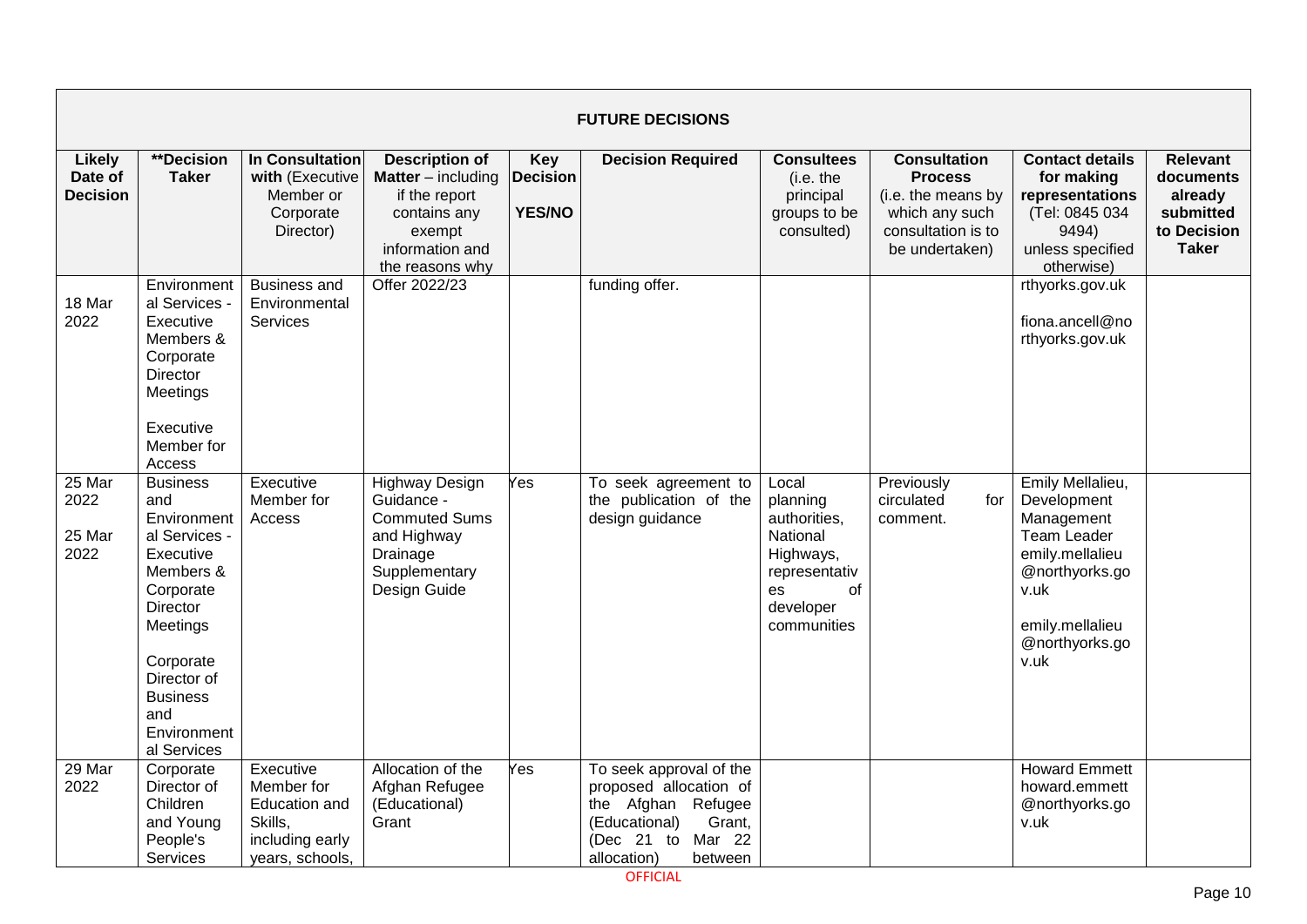|                                             | <b>FUTURE DECISIONS</b>                                                                                                                                       |                                                                                                                                                                                   |                                                                                                                                       |                                         |                                                                                                                                                                                                                                                                                                                                                                                         |                                                                                                                                                                                                             |                                                                                                                                                         |                                                                                                                         |                                                                                     |  |  |
|---------------------------------------------|---------------------------------------------------------------------------------------------------------------------------------------------------------------|-----------------------------------------------------------------------------------------------------------------------------------------------------------------------------------|---------------------------------------------------------------------------------------------------------------------------------------|-----------------------------------------|-----------------------------------------------------------------------------------------------------------------------------------------------------------------------------------------------------------------------------------------------------------------------------------------------------------------------------------------------------------------------------------------|-------------------------------------------------------------------------------------------------------------------------------------------------------------------------------------------------------------|---------------------------------------------------------------------------------------------------------------------------------------------------------|-------------------------------------------------------------------------------------------------------------------------|-------------------------------------------------------------------------------------|--|--|
| <b>Likely</b><br>Date of<br><b>Decision</b> | **Decision<br><b>Taker</b>                                                                                                                                    | <b>In Consultation</b><br>with (Executive<br>Member or<br>Corporate<br>Director)                                                                                                  | <b>Description of</b><br><b>Matter</b> $-$ including<br>if the report<br>contains any<br>exempt<br>information and<br>the reasons why | Key<br><b>Decision</b><br><b>YES/NO</b> | <b>Decision Required</b>                                                                                                                                                                                                                                                                                                                                                                | <b>Consultees</b><br>(i.e. the<br>principal<br>groups to be<br>consulted)                                                                                                                                   | <b>Consultation</b><br><b>Process</b><br>(i.e. the means by<br>which any such<br>consultation is to<br>be undertaken)                                   | <b>Contact details</b><br>for making<br>representations<br>(Tel: 0845 034<br>9494)<br>unless specified<br>otherwise)    | <b>Relevant</b><br>documents<br>already<br>submitted<br>to Decision<br><b>Taker</b> |  |  |
|                                             |                                                                                                                                                               | apprenticeship<br>s, FE colleges<br>& UTC`s, and<br>engagement<br>with the skills<br>agenda of the<br>LEP                                                                         |                                                                                                                                       |                                         | authority<br>and<br>local<br>educational<br>relevant<br>establishments.                                                                                                                                                                                                                                                                                                                 |                                                                                                                                                                                                             |                                                                                                                                                         |                                                                                                                         |                                                                                     |  |  |
| 8 Apr<br>2022                               | Executive<br>Member for<br>Public<br>Health,<br>Prevention<br>and<br>Supported<br>Housing,<br>including<br>Sustainabilit<br>y and<br>Transformati<br>on Plans | Corporate<br>Director of<br>Health and<br>Adult Services,<br>Corporate<br>Director of<br>Strategic<br>Resources,<br>Director of<br><b>Public Health</b><br>for North<br>Yorkshire | Application for<br>Section 31<br><b>Substance Misuse</b><br>Grants                                                                    | Yes                                     | To<br>approve<br>the<br>submission of Section<br>31<br>grants associated<br>with<br>supporting<br>improvements in the<br>quality and capacity of<br>and<br>alcohol<br>drug<br>treatment<br>between<br>2022/23 and 2024/25<br>as part of a consortium<br>arrangement and to<br>accept any funding<br>offered as a result of<br>the application<br>and<br>approve<br>associated<br>spend. | Partner<br>organisations<br>including<br>Police,<br>Probation<br>Office of the<br>Police, Fire<br>Crime<br>and<br>Commission<br>North<br>er,<br>Yorkshire<br>Horizons,<br>North<br>Yorkshire<br><b>RISE</b> | Partnership<br>planning<br>meetings                                                                                                                     | Angela Hall,<br>Health<br>Improvement<br>Manager<br>angela.hall@nor<br>thyorks.gov.uk                                   |                                                                                     |  |  |
| 19 Apr<br>2022                              | Executive                                                                                                                                                     |                                                                                                                                                                                   | Children and<br>Young People's<br>Service, Capital<br>investment in<br>schools                                                        | Yes                                     | To brief Executive on<br>the approach for good<br>estate management of<br><b>NYCC</b><br>maintained<br>schools, and to seek<br>approval<br>for<br>the<br>categories of projects<br>to be prioritised for                                                                                                                                                                                | Schools<br>Forum<br>followed<br>by<br>wider<br>distribution to<br><b>NYCC</b><br>maintained<br>schools                                                                                                      | Schools<br>Item at<br>Forum<br>meeting<br>on 20<br>January<br>2022.<br>Schools<br>consulted<br>24<br>between<br>January and 21<br>February 2022. In $ $ | Andrew Dixon,<br>Strategic<br>Planning<br>Manager,<br>Education &<br><b>Skills</b><br>andrew.dixon@<br>northyorks.gov.u |                                                                                     |  |  |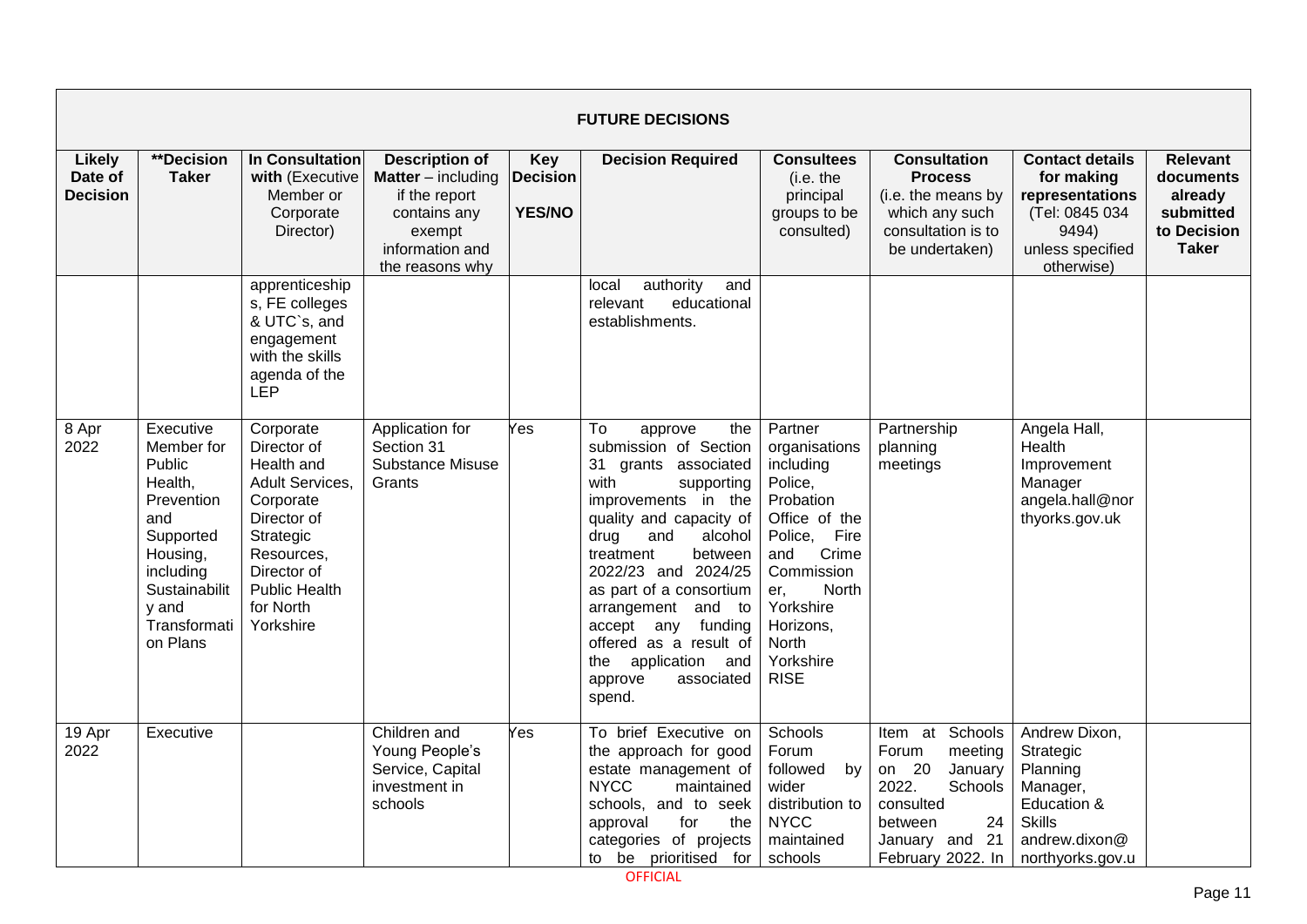|                                             |                                   |                                                                           |                                                                                                                                     |                                                | <b>FUTURE DECISIONS</b>                                                                                                                                                                                                                                                                                                                                                                                                                                                                                                                                                                                                                                         |                                                                                                                                                                            |                                                                                                                                                                                                                                                                                                                                                                                                                                                                                     |                                                                                                                      |                                                                                     |
|---------------------------------------------|-----------------------------------|---------------------------------------------------------------------------|-------------------------------------------------------------------------------------------------------------------------------------|------------------------------------------------|-----------------------------------------------------------------------------------------------------------------------------------------------------------------------------------------------------------------------------------------------------------------------------------------------------------------------------------------------------------------------------------------------------------------------------------------------------------------------------------------------------------------------------------------------------------------------------------------------------------------------------------------------------------------|----------------------------------------------------------------------------------------------------------------------------------------------------------------------------|-------------------------------------------------------------------------------------------------------------------------------------------------------------------------------------------------------------------------------------------------------------------------------------------------------------------------------------------------------------------------------------------------------------------------------------------------------------------------------------|----------------------------------------------------------------------------------------------------------------------|-------------------------------------------------------------------------------------|
| <b>Likely</b><br>Date of<br><b>Decision</b> | <b>**Decision</b><br><b>Taker</b> | In Consultation<br>with (Executive<br>Member or<br>Corporate<br>Director) | <b>Description of</b><br><b>Matter</b> – including<br>if the report<br>contains any<br>exempt<br>information and<br>the reasons why | <b>Key</b><br><b>Decision</b><br><b>YES/NO</b> | <b>Decision Required</b>                                                                                                                                                                                                                                                                                                                                                                                                                                                                                                                                                                                                                                        | <b>Consultees</b><br>(i.e. the<br>principal<br>groups to be<br>consulted)                                                                                                  | <b>Consultation</b><br><b>Process</b><br>(i.e. the means by<br>which any such<br>consultation is to<br>be undertaken)                                                                                                                                                                                                                                                                                                                                                               | <b>Contact details</b><br>for making<br>representations<br>(Tel: 0845 034<br>9494)<br>unless specified<br>otherwise) | <b>Relevant</b><br>documents<br>already<br>submitted<br>to Decision<br><b>Taker</b> |
|                                             |                                   |                                                                           |                                                                                                                                     |                                                | capital investment                                                                                                                                                                                                                                                                                                                                                                                                                                                                                                                                                                                                                                              |                                                                                                                                                                            | writing to Andrew<br>Dixon by email:<br>Andrew.dixon@n<br>orthyorks.gov.uk                                                                                                                                                                                                                                                                                                                                                                                                          | k                                                                                                                    |                                                                                     |
| $19$ Apr<br>2022                            | Executive                         |                                                                           | <b>Harrogate Grove</b><br>Road and<br>Woodfield<br>Community<br><b>Primary Schools</b>                                              | Yes                                            | (Subject to approval by<br>Executive<br>22<br>on<br>2022<br>February<br>to<br>publish<br>statutory<br>proposals)<br>Following<br>the<br>publication of statutory<br>proposals, to determine<br>whether to amalgamate<br>Road<br>Grove<br>and<br>Woodfield Community<br>Primary<br>Schools,<br>through the technical<br>closure of Woodfield<br>Community<br>Primary<br>School as a separate<br>entity from 31 August<br>2022,<br>and<br>the<br>enlargement<br>οf<br>premises<br>and<br>the<br>expansion onto<br>Woodfield site of Grove<br>Road<br>Community<br>Primary School from 1<br>September 2022.<br>if<br>there<br>are<br>no<br>objections<br>to<br>the | Parents,<br>Staff,<br>Governors,<br><b>Local Elected</b><br>Members,<br><b>District</b><br>Council,<br>Diocesan<br><b>Boards</b><br>and<br>other<br>local<br>stakeholders. | Public<br>consultation from<br>2 December to 28<br>January.<br>Statutory<br>proposals<br>published<br><b>on</b><br><b>NYCC</b><br>website.<br>Statutory<br>proposals<br>representation<br>3<br>period<br>from<br>31<br>March<br>to<br>March.<br>In writing to the<br>Corporate<br>Director- Children<br>and<br>Young<br>People's Service,<br>County<br>Hall,<br>Northallerton,<br>DL7 8AE, or by<br>email<br>to<br>schoolorganisatio<br>n@northyorks.go<br>v.uk by 31 March<br>2022 | John Lee, CYPS<br>Strategic<br><b>Planning Officer</b><br>john.s.lee@nort<br>hyorks.gov.uk                           |                                                                                     |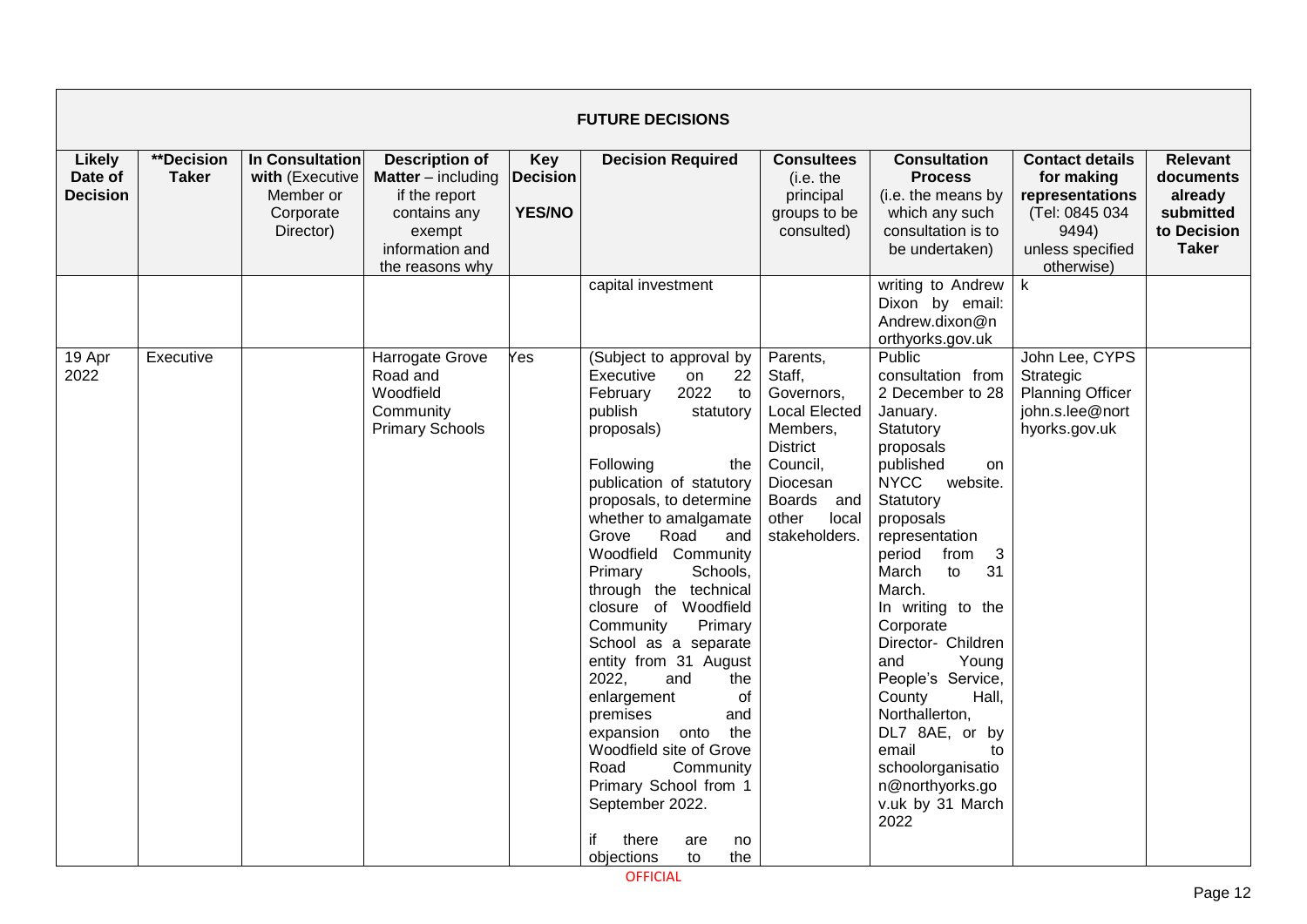|                                             | <b>FUTURE DECISIONS</b>    |                                                                           |                                                                                                                                     |                                                |                                                                                                                                                                                                                                                                                                                                                                                         |                                                                                                                                                                                                                                               |                                                                                                                                                                                                                                                                                                                                                   |                                                                                                                              |                                                                                     |  |  |  |
|---------------------------------------------|----------------------------|---------------------------------------------------------------------------|-------------------------------------------------------------------------------------------------------------------------------------|------------------------------------------------|-----------------------------------------------------------------------------------------------------------------------------------------------------------------------------------------------------------------------------------------------------------------------------------------------------------------------------------------------------------------------------------------|-----------------------------------------------------------------------------------------------------------------------------------------------------------------------------------------------------------------------------------------------|---------------------------------------------------------------------------------------------------------------------------------------------------------------------------------------------------------------------------------------------------------------------------------------------------------------------------------------------------|------------------------------------------------------------------------------------------------------------------------------|-------------------------------------------------------------------------------------|--|--|--|
| <b>Likely</b><br>Date of<br><b>Decision</b> | **Decision<br><b>Taker</b> | In Consultation<br>with (Executive<br>Member or<br>Corporate<br>Director) | <b>Description of</b><br><b>Matter</b> – including<br>if the report<br>contains any<br>exempt<br>information and<br>the reasons why | <b>Key</b><br><b>Decision</b><br><b>YES/NO</b> | <b>Decision Required</b>                                                                                                                                                                                                                                                                                                                                                                | <b>Consultees</b><br>(i.e. the<br>principal<br>groups to be<br>consulted)                                                                                                                                                                     | <b>Consultation</b><br><b>Process</b><br>(i.e. the means by<br>which any such<br>consultation is to<br>be undertaken)                                                                                                                                                                                                                             | <b>Contact details</b><br>for making<br>representations<br>(Tel: 0845 034<br>9494)<br>unless specified<br>otherwise)         | <b>Relevant</b><br>documents<br>already<br>submitted<br>to Decision<br><b>Taker</b> |  |  |  |
|                                             |                            |                                                                           |                                                                                                                                     |                                                | statutory proposals, the<br>Executive Member for<br>Education and Skills)<br>will take this decision.                                                                                                                                                                                                                                                                                   |                                                                                                                                                                                                                                               |                                                                                                                                                                                                                                                                                                                                                   |                                                                                                                              |                                                                                     |  |  |  |
| 19 Apr<br>2022                              | Executive                  |                                                                           | A59 Kex Gill<br><b>Diversion Contract</b><br>Award                                                                                  | Yes                                            | To inform members of<br>the outcome of the<br>tendering process and<br>seek approval to award<br>the A59 Kex<br>Gill<br>diversion contract                                                                                                                                                                                                                                              | Executive<br><b>Members</b><br>and<br>Management<br>Board at the<br>informal<br>Executive<br>meeting held<br>on 6<br>July<br>2021.                                                                                                            | N/A                                                                                                                                                                                                                                                                                                                                               | Mark Hugill,<br>Senior Engineer,<br>Highways &<br>Transportation<br>mark.hugill@nor<br>thyorks.gov.uk                        |                                                                                     |  |  |  |
| 19 Apr<br>2022                              | Executive                  |                                                                           | School catchment<br>area decision<br>following the<br>closure of<br><b>Baldersby St</b><br>James Primary<br>School                  | /es                                            | 2022 the<br>In January<br>Secretary<br>of<br>State<br>confirmed<br>that<br>Baldersby St James<br>Primary School will<br>close in August 2022.<br>Executive<br>will<br>be<br>required to determine<br>the<br>future<br>arrangements for the<br>Baldersby St James'<br>catchment area in as<br>far as they concern<br><b>NYCC</b><br>maintained<br>schools.<br>if<br>there<br>no l<br>are | Parents and<br>wider<br>community in<br>the areas of<br>Baldersby,<br>Dishforth CE<br>Primary<br>School,<br>Carlton<br>Miniott<br>Primary<br>School<br>and<br>Topcliffe<br>Primary<br>School.<br>Other<br>local<br>schools and<br>Early Years | A<br>joint<br>consultation<br>with<br>Elevate<br>Multi<br>Academy Trust is<br>to be undertaken<br>between<br>11<br>February and 1<br>April 2022.<br>Via<br>email<br>to<br>schoolorganisatio<br>n@northyorks.go<br>v.uk for general<br>comments,<br><b>or</b><br>specific<br>comments on the<br><b>CE</b><br><b>Dishforth</b><br>School<br>Primary | Andrew Dixon,<br>Strategic<br>Planning<br>Manager,<br>Education &<br><b>Skills</b><br>andrew.dixon@<br>northyorks.gov.u<br>k |                                                                                     |  |  |  |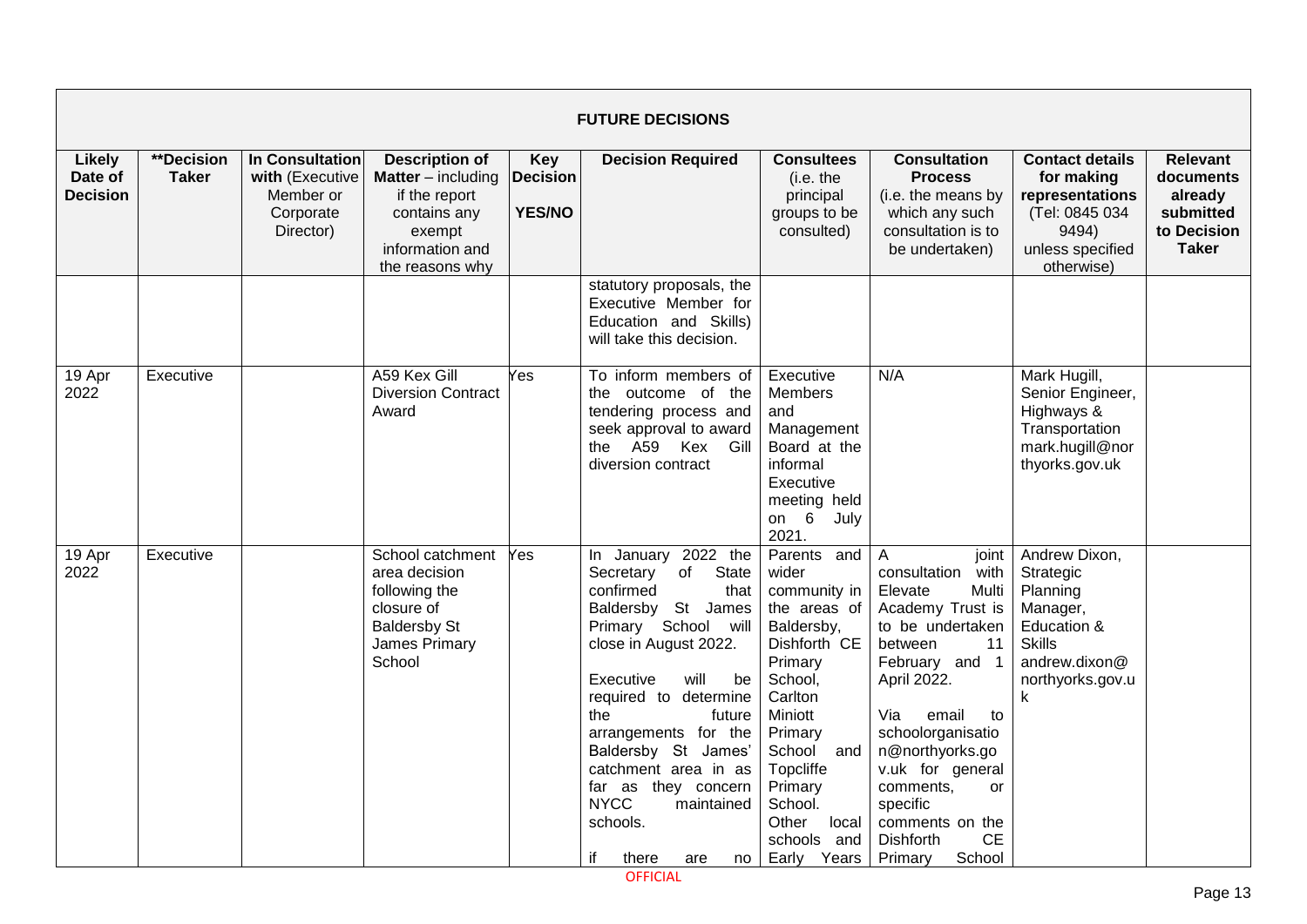|                                             |                                                                                                                                                                                                                 |                                                                           |                                                                                                                                     |                                                | <b>FUTURE DECISIONS</b>                                                                                                                               |                                                                                                                                              |                                                                                                                                                                                                                                                                                                                                     |                                                                                                                              |                                                                                     |
|---------------------------------------------|-----------------------------------------------------------------------------------------------------------------------------------------------------------------------------------------------------------------|---------------------------------------------------------------------------|-------------------------------------------------------------------------------------------------------------------------------------|------------------------------------------------|-------------------------------------------------------------------------------------------------------------------------------------------------------|----------------------------------------------------------------------------------------------------------------------------------------------|-------------------------------------------------------------------------------------------------------------------------------------------------------------------------------------------------------------------------------------------------------------------------------------------------------------------------------------|------------------------------------------------------------------------------------------------------------------------------|-------------------------------------------------------------------------------------|
| <b>Likely</b><br>Date of<br><b>Decision</b> | **Decision<br><b>Taker</b>                                                                                                                                                                                      | In Consultation<br>with (Executive<br>Member or<br>Corporate<br>Director) | <b>Description of</b><br><b>Matter</b> – including<br>if the report<br>contains any<br>exempt<br>information and<br>the reasons why | <b>Key</b><br><b>Decision</b><br><b>YES/NO</b> | <b>Decision Required</b>                                                                                                                              | <b>Consultees</b><br>(i.e. the<br>principal<br>groups to be<br>consulted)                                                                    | <b>Consultation</b><br><b>Process</b><br>(i.e. the means by<br>which any such<br>consultation is to<br>be undertaken)                                                                                                                                                                                                               | <b>Contact details</b><br>for making<br>representations<br>(Tel: 0845 034<br>9494)<br>unless specified<br>otherwise)         | <b>Relevant</b><br>documents<br>already<br>submitted<br>to Decision<br><b>Taker</b> |
|                                             |                                                                                                                                                                                                                 |                                                                           |                                                                                                                                     |                                                | objections<br>to<br>the<br>the<br>proposals,<br>Executive Member for<br><b>Education and Skills</b><br>Report to Executive 12<br>October 2021 refers. | providers                                                                                                                                    | proposal.<br>Via<br>email<br>to<br>Office@elevatem<br>for<br>at.org<br>comments<br>specific to<br>the<br>for<br>proposals<br>Carlton<br>Miniott<br>Topcliffe<br>and/or<br>schools.<br>All comments by<br>1 April 2022.                                                                                                              |                                                                                                                              |                                                                                     |
| 19 Apr<br>2022                              | Executive<br>Member for<br>Education<br>and Skills,<br>including<br>early years,<br>schools,<br>apprentices<br>hips, FE<br>colleges &<br>UTC`s, and<br>engagement<br>with the<br>skills<br>agenda of<br>the LEP |                                                                           | Review of Special<br>Educational<br>Needs and<br><b>Disabilities</b><br>Provision                                                   | Yes                                            | To consider feedback<br>from first consultation<br>and seeking approval<br>next stage of<br>for<br>consultation.                                      | Parents<br>Carers,<br>Professionals<br>children and<br>young<br>people,<br>special<br>schools<br>and<br><b>North</b><br>Yorkshire<br>schools | The<br>consultation<br>follow the<br>will<br>statutory process.<br>All details of the<br>consultation will<br>be available on<br>the NYCC public<br>website;<br>alternative<br>formats can be<br>provided<br>upon<br>request.<br>Responses<br>to<br>Sage,<br>Jane Le<br>Assistant Director<br>Inclusion<br>Email:<br>Jane.LeSage@no | Chris Reynolds,<br>Head of SEND<br>Strategic<br>Planning and<br><b>Resources</b><br>chris.reynolds@<br>northyorks.gov.u<br>k |                                                                                     |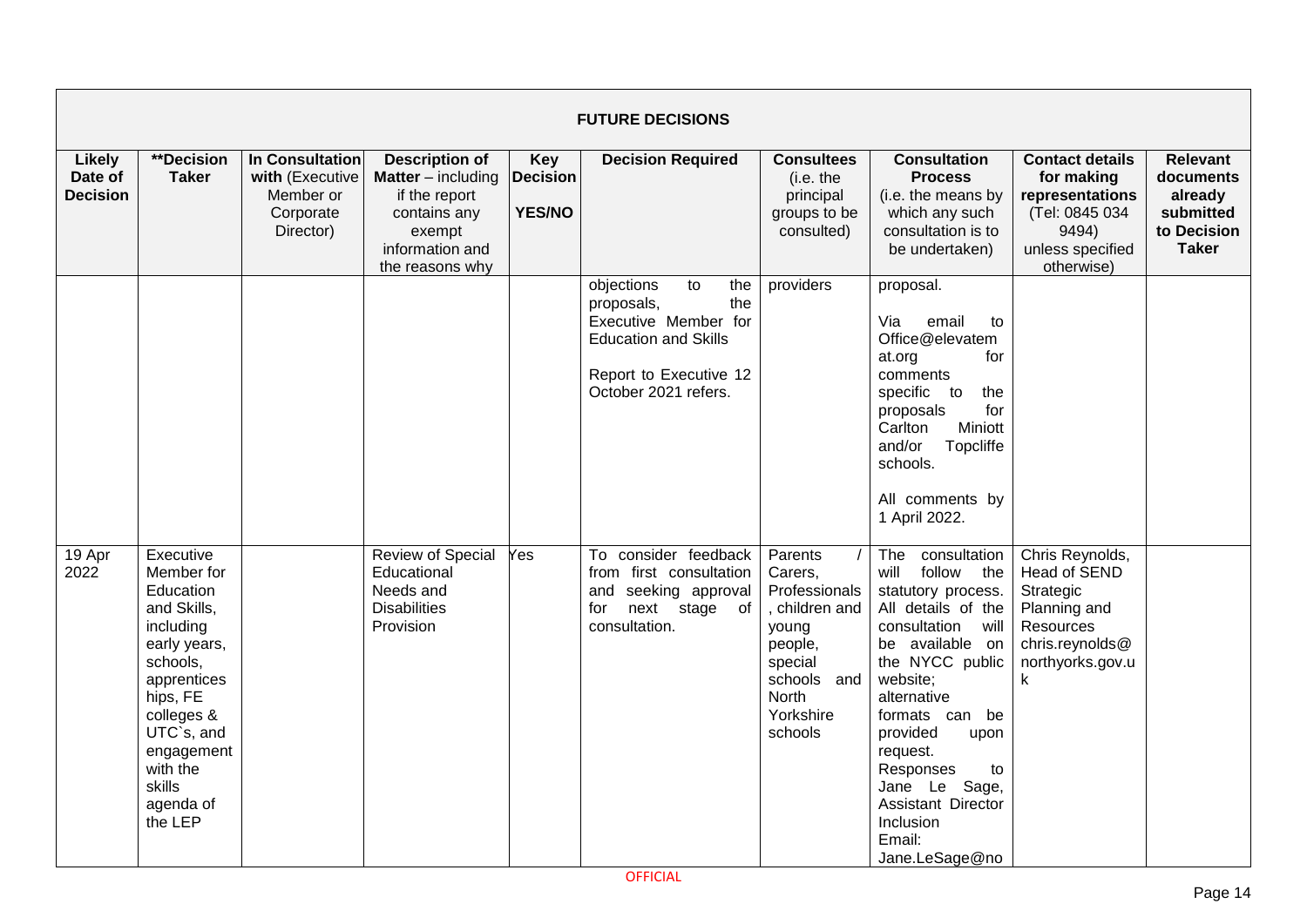|                                             |                                                                           |                                                                                                                                                                                                               |                                                                                                                                                 |                                                | <b>FUTURE DECISIONS</b>                                                                                                                                                                                                                                 |                                                                           |                                                                                                                       |                                                                                                                      |                                                                                     |
|---------------------------------------------|---------------------------------------------------------------------------|---------------------------------------------------------------------------------------------------------------------------------------------------------------------------------------------------------------|-------------------------------------------------------------------------------------------------------------------------------------------------|------------------------------------------------|---------------------------------------------------------------------------------------------------------------------------------------------------------------------------------------------------------------------------------------------------------|---------------------------------------------------------------------------|-----------------------------------------------------------------------------------------------------------------------|----------------------------------------------------------------------------------------------------------------------|-------------------------------------------------------------------------------------|
| <b>Likely</b><br>Date of<br><b>Decision</b> | **Decision<br><b>Taker</b>                                                | In Consultation<br>with (Executive<br>Member or<br>Corporate<br>Director)                                                                                                                                     | <b>Description of</b><br><b>Matter</b> $-$ including<br>if the report<br>contains any<br>exempt<br>information and<br>the reasons why           | <b>Key</b><br><b>Decision</b><br><b>YES/NO</b> | <b>Decision Required</b>                                                                                                                                                                                                                                | <b>Consultees</b><br>(i.e. the<br>principal<br>groups to be<br>consulted) | <b>Consultation</b><br><b>Process</b><br>(i.e. the means by<br>which any such<br>consultation is to<br>be undertaken) | <b>Contact details</b><br>for making<br>representations<br>(Tel: 0845 034<br>9494)<br>unless specified<br>otherwise) | <b>Relevant</b><br>documents<br>already<br>submitted<br>to Decision<br><b>Taker</b> |
|                                             |                                                                           |                                                                                                                                                                                                               |                                                                                                                                                 |                                                |                                                                                                                                                                                                                                                         |                                                                           | rthyorks.gov.uk                                                                                                       |                                                                                                                      |                                                                                     |
| 19 Apr<br>2022                              | Corporate<br>Director of<br>Children<br>and Young<br>People's<br>Services | Executive<br>Member for<br><b>Education and</b><br>Skills,<br>including early<br>years, schools,<br>apprenticeship<br>s, FE colleges<br>& UTC`s, and<br>engagement<br>with the skills<br>agenda of the<br>LEP | <b>Holiday Activities</b><br>and Food<br>Programme                                                                                              | Yes                                            | To give approval to<br>enter into procurement<br>arrangements<br>for<br>delivery of the Holiday<br>Activity Programme for<br>$2022 - 2024$                                                                                                              | Not<br>applicable                                                         | Not applicable                                                                                                        | <b>Howard Emmett</b><br>howard.emmett<br>@northyorks.go<br>v.uk                                                      |                                                                                     |
| 22 Apr<br>2022                              | Assistant<br><b>Director</b><br>Strategic<br>Resources                    |                                                                                                                                                                                                               | Contract<br>Extensions or new<br>Framework<br>Contracts for the<br>provision of<br><b>Property Hard</b><br>Facilities<br>Management<br>Services | Yes                                            | To extend the Hard<br>Facilities Management<br>Services Contracts as<br>option<br>the<br>to<br>per<br>extend clauses within<br>the<br>Contracts<br>or<br>undertake<br>a<br>procurement exercise<br>establish<br>new<br>to<br><b>Framework Contracts</b> | Relevant<br><b>Officers</b><br>internal                                   | Not applicable.                                                                                                       | <b>Howard Emmett</b><br>howard.emmett<br>@northyorks.go<br>v.uk                                                      |                                                                                     |
| 27 Apr<br>2022                              | Corporate<br>Director of<br>Health and<br>Adult<br><b>Services</b>        | Executive<br>Member for<br><b>Adult Social</b><br>Care & Health<br>Integration, incl                                                                                                                          | Additional<br>extension to<br>Approved<br><b>Provider Lists</b>                                                                                 | Yes                                            | To<br>approve<br>an<br>additional extension to<br>the following Approved<br>Provider Lists;<br>Care<br>Homes<br>and                                                                                                                                     | N/A                                                                       | N/A                                                                                                                   | Abigail Barron,<br>Head of<br>Countywisde<br>Commissioning,<br>Health and Adult                                      |                                                                                     |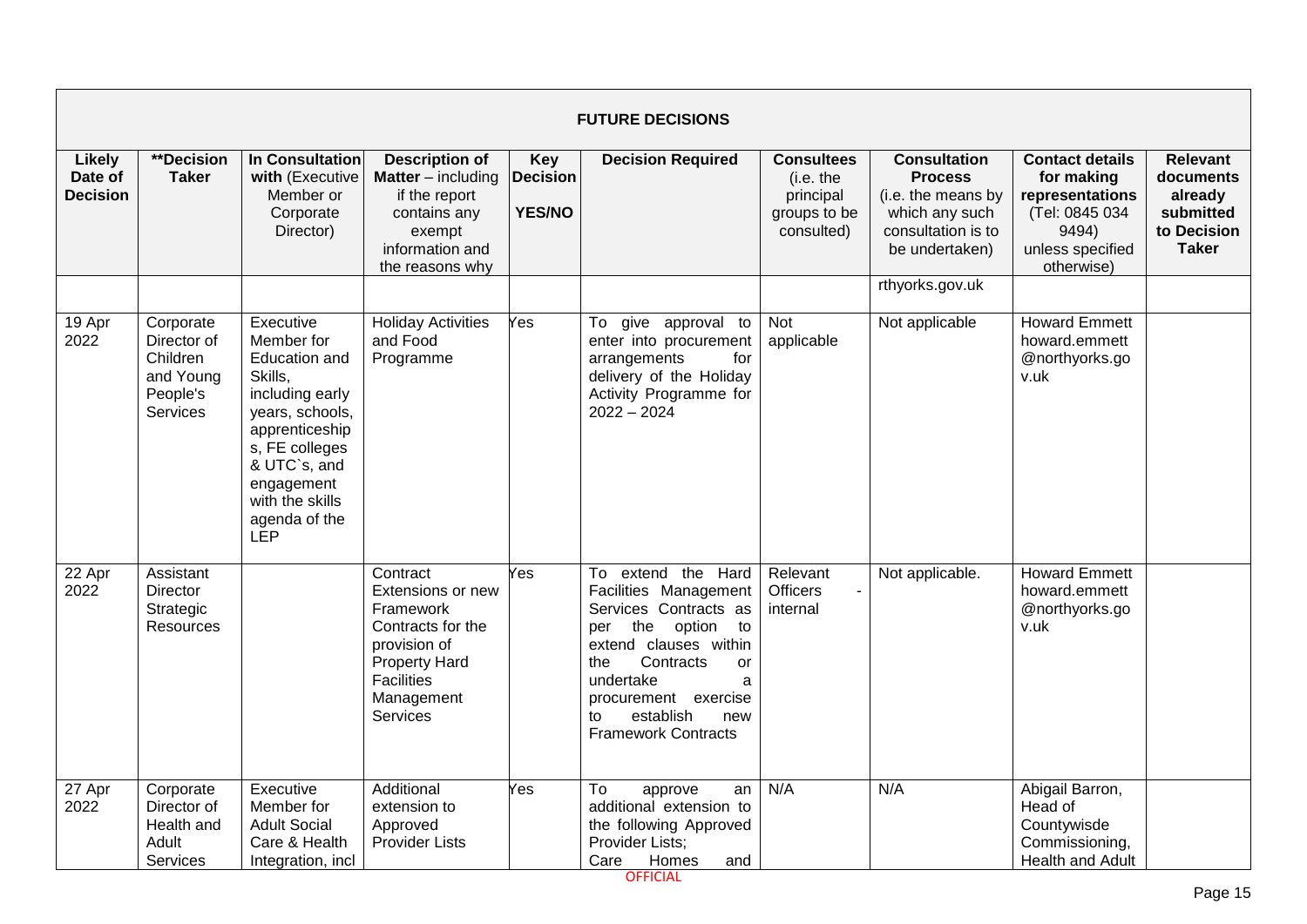|                                             |                                                        |                                                                                  |                                                                                                                                       |                                         | <b>FUTURE DECISIONS</b>                                                                                                                                                                                                                                     |                                                                                                                                                           |                                                                                                                                                                    |                                                                                                                              |                                                                                     |
|---------------------------------------------|--------------------------------------------------------|----------------------------------------------------------------------------------|---------------------------------------------------------------------------------------------------------------------------------------|-----------------------------------------|-------------------------------------------------------------------------------------------------------------------------------------------------------------------------------------------------------------------------------------------------------------|-----------------------------------------------------------------------------------------------------------------------------------------------------------|--------------------------------------------------------------------------------------------------------------------------------------------------------------------|------------------------------------------------------------------------------------------------------------------------------|-------------------------------------------------------------------------------------|
| <b>Likely</b><br>Date of<br><b>Decision</b> | <b>**Decision</b><br><b>Taker</b>                      | <b>In Consultation</b><br>with (Executive<br>Member or<br>Corporate<br>Director) | <b>Description of</b><br><b>Matter</b> $-$ including<br>if the report<br>contains any<br>exempt<br>information and<br>the reasons why | Key<br><b>Decision</b><br><b>YES/NO</b> | <b>Decision Required</b>                                                                                                                                                                                                                                    | <b>Consultees</b><br>(i.e. the<br>principal<br>groups to be<br>consulted)                                                                                 | <b>Consultation</b><br><b>Process</b><br>(i.e. the means by<br>which any such<br>consultation is to<br>be undertaken)                                              | <b>Contact details</b><br>for making<br>representations<br>(Tel: 0845 034<br>9494)<br>unless specified<br>otherwise)         | <b>Relevant</b><br>documents<br>already<br>submitted<br>to Decision<br><b>Taker</b> |
|                                             |                                                        | Health &<br>Wellbeing<br>Board and<br><b>Extra Care</b>                          |                                                                                                                                       |                                         | Homes with Nursing,<br>Domiciliary Care and<br>Other<br>Regulated<br>and<br>Non-<br><b>Services</b><br><b>Regulated Services</b>                                                                                                                            |                                                                                                                                                           |                                                                                                                                                                    | <b>Services</b><br>abigail.barron@<br>northyorks.gov.u<br>k                                                                  |                                                                                     |
| 17 May<br>2022                              | Assistant<br>Director<br>Strategic<br><b>Resources</b> |                                                                                  | Expansion of<br>Greatwood<br>Community<br>Primary and<br>Nursery School,<br>Skipton (Northern<br><b>Star Academies</b><br>Trust)      | Yes                                     | To<br>undertake<br>a<br>procurement exercise<br>for the expansion of<br>Greatwood Community<br>Primary and Nursery<br>School,<br>Skipton<br>(Northern<br>Star<br>Academies Trust)                                                                           | Relevant<br>officers<br>internal                                                                                                                          | Not applicable                                                                                                                                                     | <b>Howard Emmett</b><br>howard.emmett<br>@northyorks.go<br>v.uk                                                              |                                                                                     |
| 18 May<br>2022                              | County<br>Council                                      |                                                                                  | Approval of<br><b>Revised Planning</b><br>Enforcement and<br><b>Monitoring Policy</b>                                                 | No.                                     | Seek approval for the<br>proposed<br>Planning<br>Enforcement<br>and<br><b>Monitoring Policy</b>                                                                                                                                                             | Executive<br>22<br>March<br>2022                                                                                                                          |                                                                                                                                                                    | Vicky Perkin,<br>Head of<br>Planning<br><b>Services</b><br>vicky.perkin@no<br>rthyorks.gov.uk                                |                                                                                     |
| 31 May<br>2022                              | Executive                                              |                                                                                  | Closure proposal<br>for Weaverthorpe<br>CE VC Primary<br>School                                                                       | Yes                                     | Note: if there are no<br>objections<br>to<br>the<br>statutory proposals, the<br>Executive Member for<br>Education and Skills<br>will take this decision).<br>The decision is also<br>subject to the approval<br>by Executive on 22<br>March 2022 to publish | Parents,<br>Staff,<br>Governors,<br><b>Local Elected</b><br>Members,<br><b>District</b><br>Council,<br>Diocesan<br><b>Boards</b><br>and<br>other<br>local | Public<br>consultation from<br>7 January to 18<br>February 2022.<br>Statutory<br>proposals<br>published<br>on<br><b>NYCC</b><br>website.<br>Statutory<br>proposals | Andrew Dixon,<br>Strategic<br>Planning<br>Manager,<br>Education &<br><b>Skills</b><br>andrew.dixon@<br>northyorks.gov.u<br>k |                                                                                     |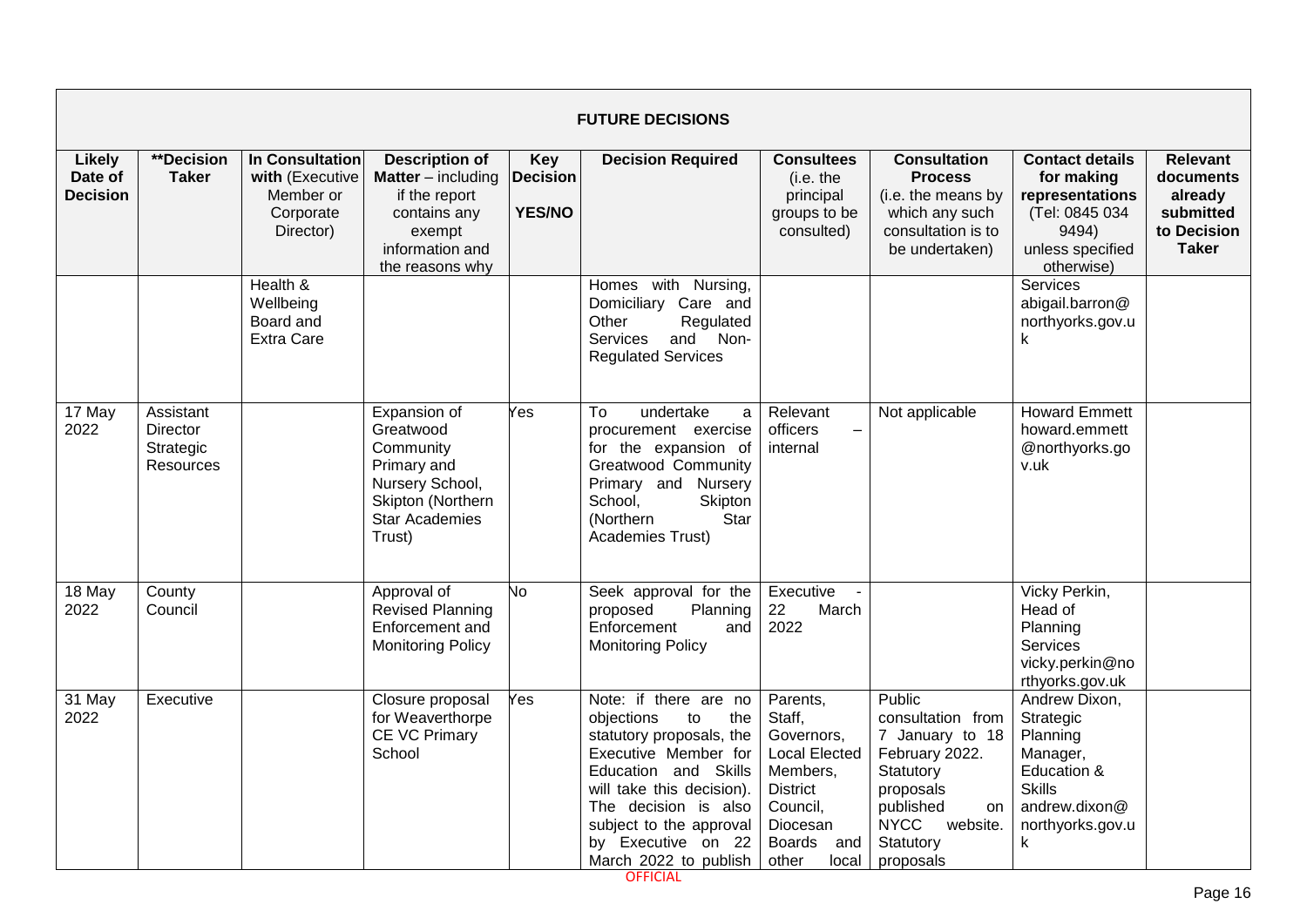|                                             |                            |                                                                           |                                                                                                                                     |                                                | <b>FUTURE DECISIONS</b>                                                                                                                                                                                   |                                                                                                                |                                                                                                                                                                                                                                                                                                                      |                                                                                                                      |                                                                                     |
|---------------------------------------------|----------------------------|---------------------------------------------------------------------------|-------------------------------------------------------------------------------------------------------------------------------------|------------------------------------------------|-----------------------------------------------------------------------------------------------------------------------------------------------------------------------------------------------------------|----------------------------------------------------------------------------------------------------------------|----------------------------------------------------------------------------------------------------------------------------------------------------------------------------------------------------------------------------------------------------------------------------------------------------------------------|----------------------------------------------------------------------------------------------------------------------|-------------------------------------------------------------------------------------|
| <b>Likely</b><br>Date of<br><b>Decision</b> | **Decision<br><b>Taker</b> | In Consultation<br>with (Executive<br>Member or<br>Corporate<br>Director) | <b>Description of</b><br><b>Matter</b> – including<br>if the report<br>contains any<br>exempt<br>information and<br>the reasons why | <b>Key</b><br><b>Decision</b><br><b>YES/NO</b> | <b>Decision Required</b>                                                                                                                                                                                  | <b>Consultees</b><br>(i.e. the<br>principal<br>groups to be<br>consulted)                                      | <b>Consultation</b><br><b>Process</b><br>(i.e. the means by<br>which any such<br>consultation is to<br>be undertaken)                                                                                                                                                                                                | <b>Contact details</b><br>for making<br>representations<br>(Tel: 0845 034<br>9494)<br>unless specified<br>otherwise) | <b>Relevant</b><br>documents<br>already<br>submitted<br>to Decision<br><b>Taker</b> |
|                                             |                            |                                                                           |                                                                                                                                     |                                                | statutory proposals).<br>Following<br>the<br>publication of statutory<br>proposals, to determine<br>whether<br>to<br>close<br>Weaverthorpe CE VC<br>Primary School with<br>effect from 31 August<br>2022. | stakeholders.                                                                                                  | representation<br>period from<br>$\overline{1}$<br>April to 29 April<br>2022. In writing to<br>Corporate<br>the<br>Director- Children<br>Young<br>and<br>People's Service,<br>County<br>Hall,<br>Northallerton,<br>DL7 8AE, or by<br>email<br>to<br>schoolorganisatio<br>n@northyorks.go<br>v.uk by 29 April<br>2022 |                                                                                                                      |                                                                                     |
| 31 May<br>2022                              | Executive                  |                                                                           | Dementia care<br>facility in<br>Harrogate                                                                                           | Yes                                            | To seek approval to<br>construct and operate<br><b>NYCC</b><br>owned<br>an<br>dementia care facility in<br>Harrogate                                                                                      | Other service<br>providers<br>Service<br>users<br>CQC<br>Harrogate<br>Borough<br>Council<br>Local<br>community | Formal<br>consultation<br>process in line<br>with governance.<br>Informal<br>Open<br>days. Community<br>meetings                                                                                                                                                                                                     | Dale Owens,<br>Assistant<br>Director<br>Prevention &<br>Service<br>Development,<br>Commissioning<br>(HAS)            |                                                                                     |
| 31 May<br>2022                              | Executive                  |                                                                           | Children and<br>Young People's<br>Service, Schools<br><b>Condition Capital</b><br>Programme                                         | Yes                                            | To<br>the<br>approve<br>detailed<br>Schools<br>Condition<br>Capital<br>Programme 2022/23                                                                                                                  | North<br>Yorkshire<br>Schools<br>Forum                                                                         | Item at Schools<br>Forum<br>meeting<br>on 19 May 2022                                                                                                                                                                                                                                                                | Andrew Dixon,<br>Strategic<br>Planning<br>Manager,<br>Education &                                                    |                                                                                     |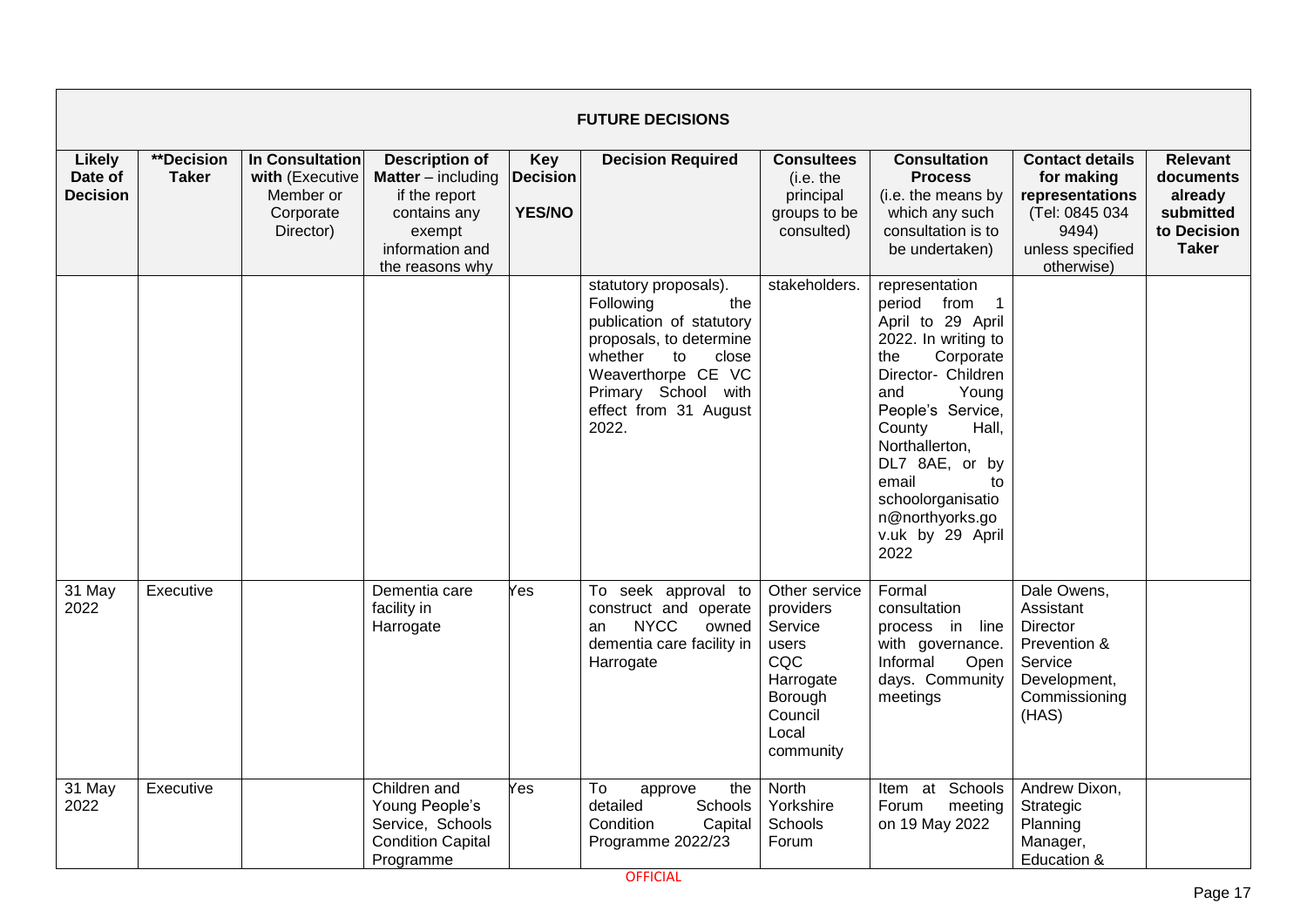|                                      |                                   |                                                                                                                                                        |                                                                                                                                     |                                                | <b>FUTURE DECISIONS</b>                                                                                                                                                                     |                                                                                                                                     |                                                                                                                       |                                                                                                                                                                |                                                                                     |
|--------------------------------------|-----------------------------------|--------------------------------------------------------------------------------------------------------------------------------------------------------|-------------------------------------------------------------------------------------------------------------------------------------|------------------------------------------------|---------------------------------------------------------------------------------------------------------------------------------------------------------------------------------------------|-------------------------------------------------------------------------------------------------------------------------------------|-----------------------------------------------------------------------------------------------------------------------|----------------------------------------------------------------------------------------------------------------------------------------------------------------|-------------------------------------------------------------------------------------|
| Likely<br>Date of<br><b>Decision</b> | <b>**Decision</b><br><b>Taker</b> | In Consultation<br>with (Executive<br>Member or<br>Corporate<br>Director)                                                                              | <b>Description of</b><br><b>Matter</b> – including<br>if the report<br>contains any<br>exempt<br>information and<br>the reasons why | <b>Key</b><br><b>Decision</b><br><b>YES/NO</b> | <b>Decision Required</b>                                                                                                                                                                    | <b>Consultees</b><br>(i.e. the<br>principal<br>groups to be<br>consulted)                                                           | <b>Consultation</b><br><b>Process</b><br>(i.e. the means by<br>which any such<br>consultation is to<br>be undertaken) | <b>Contact details</b><br>for making<br>representations<br>(Tel: 0845 034<br>9494)<br>unless specified<br>otherwise)                                           | <b>Relevant</b><br>documents<br>already<br>submitted<br>to Decision<br><b>Taker</b> |
|                                      |                                   |                                                                                                                                                        | 2022/23                                                                                                                             |                                                |                                                                                                                                                                                             |                                                                                                                                     |                                                                                                                       | <b>Skills</b><br>andrew.dixon@<br>northyorks.gov.u<br>k.                                                                                                       |                                                                                     |
| 31 May<br>2022                       | Executive                         |                                                                                                                                                        | Q4 Performance<br>Monitoring and<br><b>Budget Report</b>                                                                            | Yes                                            | Financial<br>and<br>Performance<br>Monitoring<br>report<br>including:<br>Revenue<br>Capital<br>Plan;<br>Plan;<br>Treasury Management<br>Prudential<br>and<br>Indicators.                    | Management<br><b>Board</b>                                                                                                          |                                                                                                                       | Gary Fielding,<br>Corporate<br>Director for<br>Strategic<br>Resources<br>gary.fielding@n<br>orthyorks.gov.uk                                                   |                                                                                     |
| 21 Jun<br>2022                       | Executive                         |                                                                                                                                                        | Care market<br>proposals for<br>South Craven                                                                                        | No                                             | To update Executive<br>on proposals for the<br>development of<br>the<br>adult<br>social<br>care<br>market<br>in<br>South<br>and<br>Craven<br>secure<br>formal approval for the<br>proposals | Local<br>stakeholders                                                                                                               | Stakeholder<br>meetings                                                                                               | Michael Rudd,<br>Head of Housing<br>Marketing<br>Development<br>(Commissioning)<br>. Health and<br><b>Adult Services</b><br>michael.rudd@n<br>orthyorks.gov.uk |                                                                                     |
| 21 Jun<br>2022                       | Executive                         | Executive<br>Member for<br><b>Adult Social</b><br>Care & Health<br>Integration, incl<br>Health &<br>Wellbeing<br>Board and<br>Extra Care,<br>Executive | Re-procurement<br>or in-sourcing of<br><b>Shared Lives</b><br>Scheme                                                                | Yes                                            | To seek approval to re-<br>procure or in-source<br>Shared<br>the<br>Lives<br>Scheme                                                                                                         | $\overline{N}$<br>formal<br>consultation.<br>An<br>engagement<br>will<br>process<br>take<br>place<br>with<br>interested<br>parties. | N/A                                                                                                                   | Adam Gray,<br>Commissioning<br>Manager, Health<br>and Adult<br>Services<br>01609 797276                                                                        |                                                                                     |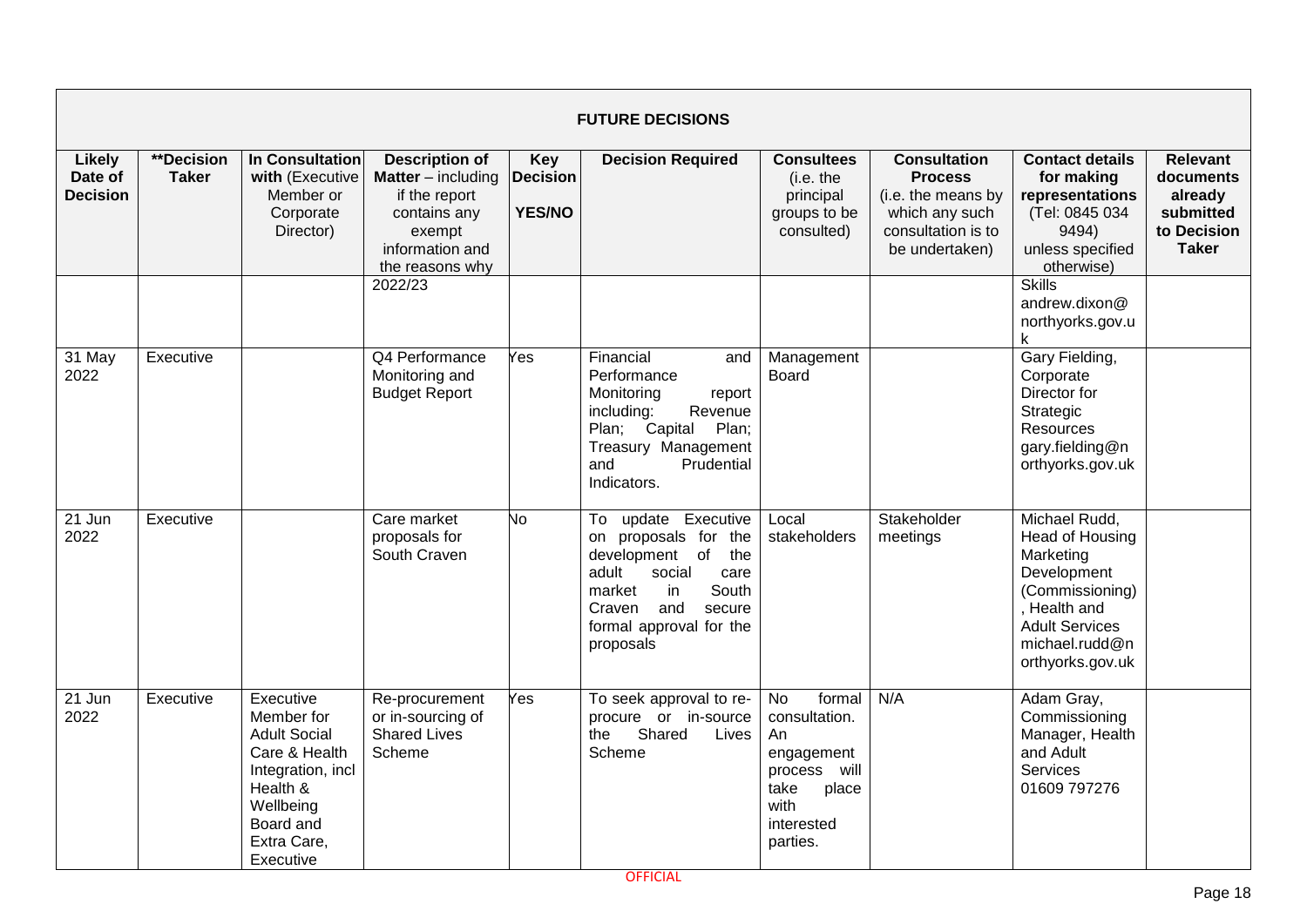|                                             |                            |                                                                                                                                          |                                                                                                                                     |                                         | <b>FUTURE DECISIONS</b>                                                                                                                                                                          |                                                                                                                                      |                                                                                                                                                                                                                                             |                                                                                                                              |                                                                                     |
|---------------------------------------------|----------------------------|------------------------------------------------------------------------------------------------------------------------------------------|-------------------------------------------------------------------------------------------------------------------------------------|-----------------------------------------|--------------------------------------------------------------------------------------------------------------------------------------------------------------------------------------------------|--------------------------------------------------------------------------------------------------------------------------------------|---------------------------------------------------------------------------------------------------------------------------------------------------------------------------------------------------------------------------------------------|------------------------------------------------------------------------------------------------------------------------------|-------------------------------------------------------------------------------------|
| <b>Likely</b><br>Date of<br><b>Decision</b> | **Decision<br><b>Taker</b> | In Consultation<br>with (Executive<br>Member or<br>Corporate<br>Director)                                                                | <b>Description of</b><br><b>Matter</b> – including<br>if the report<br>contains any<br>exempt<br>information and<br>the reasons why | Key<br><b>Decision</b><br><b>YES/NO</b> | <b>Decision Required</b>                                                                                                                                                                         | <b>Consultees</b><br>(i.e. the<br>principal<br>groups to be<br>consulted)                                                            | <b>Consultation</b><br><b>Process</b><br>(i.e. the means by<br>which any such<br>consultation is to<br>be undertaken)                                                                                                                       | <b>Contact details</b><br>for making<br>representations<br>(Tel: 0845 034<br>9494)<br>unless specified<br>otherwise)         | <b>Relevant</b><br>documents<br>already<br>submitted<br>to Decision<br><b>Taker</b> |
|                                             |                            | Member for<br>Public Health,<br>Prevention and<br>Supported<br>Housing,<br>including<br>Sustainability<br>and<br>Transformation<br>Plans |                                                                                                                                     |                                         |                                                                                                                                                                                                  |                                                                                                                                      |                                                                                                                                                                                                                                             |                                                                                                                              |                                                                                     |
| 19 Jul<br>2022                              | Executive                  |                                                                                                                                          | Approval to<br>implement the<br>Local Area SEND<br>Strategy                                                                         | Yes                                     | Approval to implement<br>the Local Area SEND<br>Strategy<br>(following<br>public<br>consultation)<br>recommendation<br>and<br>Council<br>Full<br>to<br>for<br>adoption<br>οf<br>the<br>strategy. | Not<br>applicable                                                                                                                    | Not applicable                                                                                                                                                                                                                              | Chris Reynolds,<br><b>Head of SEND</b><br>Strategic<br>Planning and<br>Resources<br>chris.reynolds@<br>northyorks.gov.u<br>k |                                                                                     |
| 19 Jul<br>2022                              | Executive                  |                                                                                                                                          | <b>Review of Special</b><br>Educational<br>Needs and<br><b>Disabilities</b><br>Provision                                            | Yes                                     | Feedback from school<br>organisation<br>consultation<br>and<br>to<br>request publication of<br>statutory notices<br>as<br>appropriate.                                                           | Parents<br>Carers,<br>Professionals<br>, children and<br>young<br>people,<br>Special<br>Schools and<br>North<br>Yorkshire<br>Schools | The<br>consultation<br>follow the<br>will<br>statutory process.<br>All details of the<br>consultation<br>will<br>be available on<br>the NYCC public<br>website;<br>alternative<br>formats can be<br>provided<br>upon<br>request. In writing | Chris Reynolds,<br>Head of SEND<br>Strategic<br>Planning and<br>Resources<br>chris.reynolds@<br>northyorks.gov.u<br>k        |                                                                                     |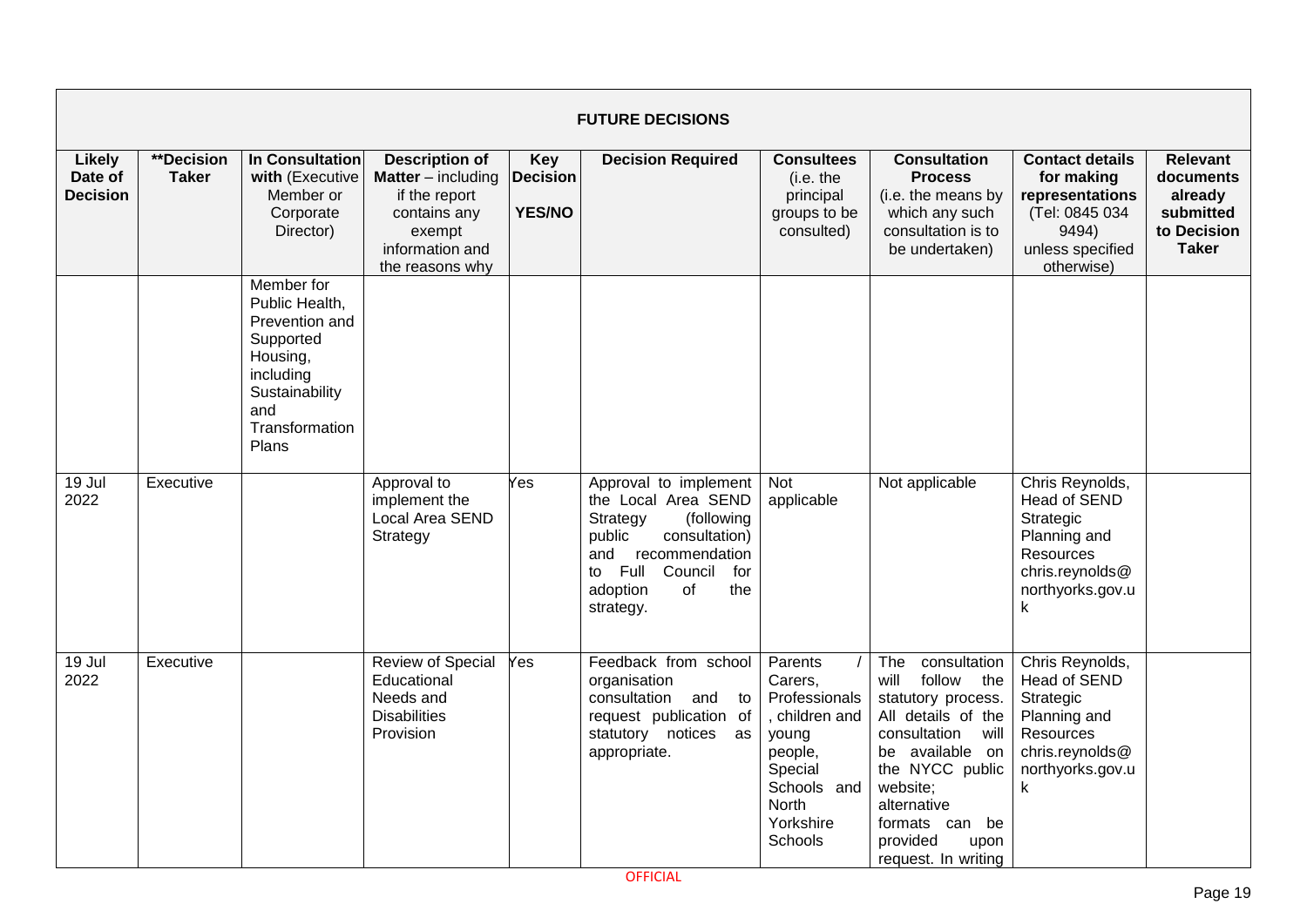|                                             |                                   |                                                                                  |                                                                                                                                     |                                                | <b>FUTURE DECISIONS</b>                                                                                                                                                                                                           |                                                                           |                                                                                                                       |                                                                                                                                               |                                                                                     |
|---------------------------------------------|-----------------------------------|----------------------------------------------------------------------------------|-------------------------------------------------------------------------------------------------------------------------------------|------------------------------------------------|-----------------------------------------------------------------------------------------------------------------------------------------------------------------------------------------------------------------------------------|---------------------------------------------------------------------------|-----------------------------------------------------------------------------------------------------------------------|-----------------------------------------------------------------------------------------------------------------------------------------------|-------------------------------------------------------------------------------------|
| <b>Likely</b><br>Date of<br><b>Decision</b> | <b>**Decision</b><br><b>Taker</b> | <b>In Consultation</b><br>with (Executive<br>Member or<br>Corporate<br>Director) | <b>Description of</b><br><b>Matter</b> – including<br>if the report<br>contains any<br>exempt<br>information and<br>the reasons why | <b>Key</b><br><b>Decision</b><br><b>YES/NO</b> | <b>Decision Required</b>                                                                                                                                                                                                          | <b>Consultees</b><br>(i.e. the<br>principal<br>groups to be<br>consulted) | <b>Consultation</b><br><b>Process</b><br>(i.e. the means by<br>which any such<br>consultation is to<br>be undertaken) | <b>Contact details</b><br>for making<br>representations<br>(Tel: 0845 034<br>9494)<br>unless specified<br>otherwise)                          | <b>Relevant</b><br>documents<br>already<br>submitted<br>to Decision<br><b>Taker</b> |
|                                             |                                   |                                                                                  |                                                                                                                                     |                                                |                                                                                                                                                                                                                                   |                                                                           | to<br>jane.lesage@nort<br>hyorks.gov.uk                                                                               |                                                                                                                                               |                                                                                     |
| 19 Jul<br>2022                              | Executive                         |                                                                                  | S75 Agreements<br>for Harrogate and<br><b>Rural Alliance</b>                                                                        | Yes                                            | consider revised<br>To<br>S75 commissioner and<br>provider<br>agreements<br>the<br>integrated<br>for<br>community health and<br>social care services in<br>the Harrogate District<br>and<br>the<br>agree<br>proposed consultation | <b>NHS</b><br>Commission<br>and<br>ers<br>Providers                       | Correspondence,<br>meetings<br>and<br>Council website                                                                 | Chris Jones-<br>King, Assistant<br><b>Director Adult</b><br>Social Care,<br>Care and<br>Support<br>chris.jones-<br>king@northyork<br>s.gov.uk |                                                                                     |
| 19 Jul<br>2022                              | Executive                         |                                                                                  | Creation of a<br>wholly owned<br>Council company<br>providing ICT and<br>connectivity<br>services                                   | Yes                                            | Creation of a wholly<br>owned<br>trading<br>to provide<br>company<br>ICT and<br>connectivity<br>services.                                                                                                                         | Executive<br>Members.                                                     | Report<br>and<br>meetings.                                                                                            | Barry Khan,<br><b>Assistant Chief</b><br>Executive (Legal<br>& Democratic<br>Services)<br>barry.khan@nort<br>hyorks.gov.uk                    |                                                                                     |
| 19 Jul<br>2022                              | Executive                         |                                                                                  | <b>Outdoor Learning</b><br>Service                                                                                                  | Yes                                            | consider<br>To<br>the<br>of<br>the<br>outcome<br>strategic review and full<br>business case for the<br>Outdoor<br>Learning<br>Service.                                                                                            | Not<br>applicable                                                         | Not applicable                                                                                                        | Amanda<br>Newbold,<br>Assistant<br>Director,<br>Education &<br><b>Skills</b><br>amanda.newbol<br>d@northyorks.g<br>ov.uk                      |                                                                                     |
| 23 Aug<br>2022                              | Executive                         |                                                                                  | Q1 Performance<br>Monitoring and<br><b>Budget report</b>                                                                            | Yes                                            | Financial<br>and<br>Performance<br>Monitoring<br>report<br>including:<br>Revenue                                                                                                                                                  | Management<br>Board                                                       |                                                                                                                       | Gary Fielding,<br>Corporate<br>Director for<br>Strategic                                                                                      |                                                                                     |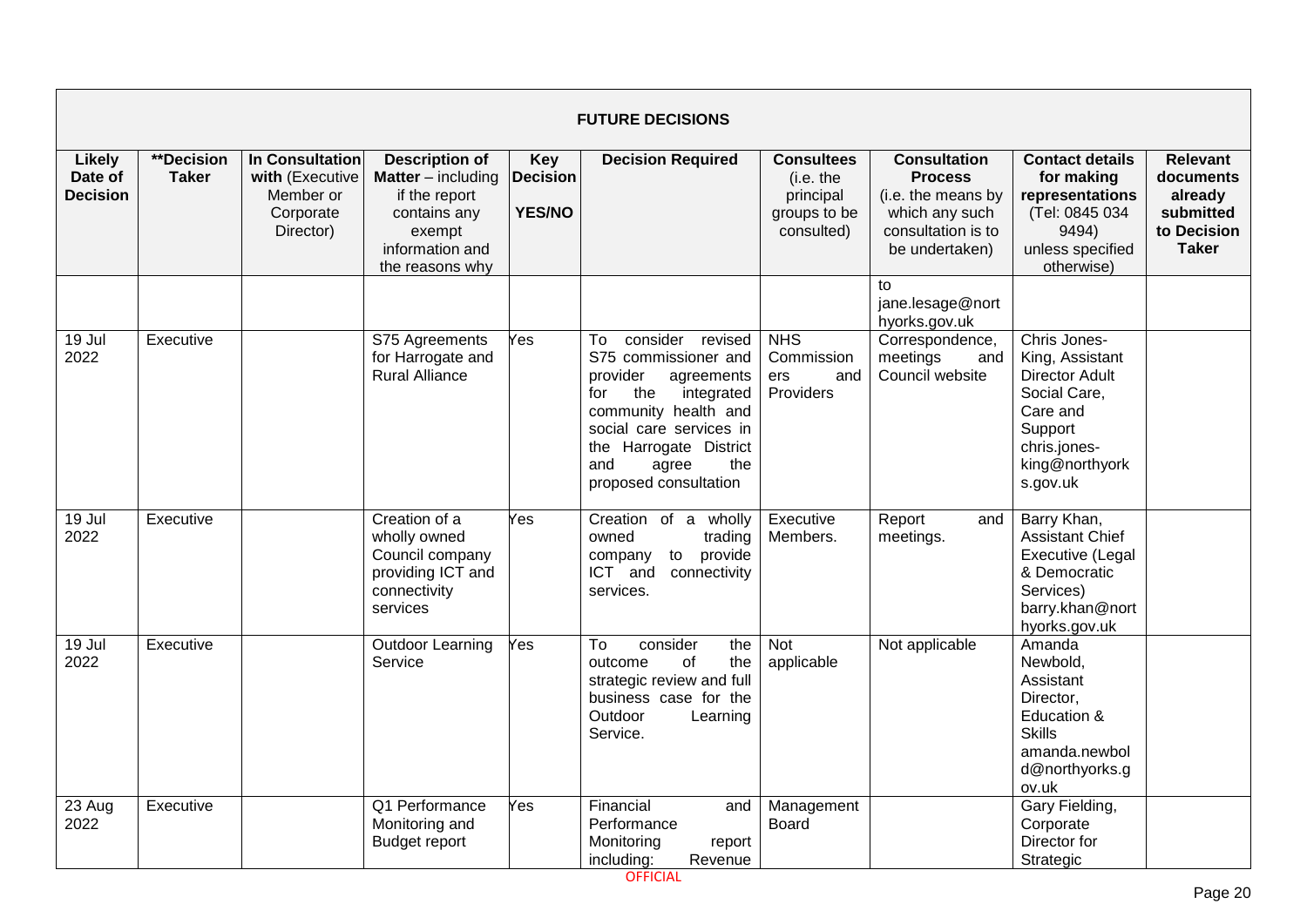|                                             |                            |                                                                           |                                                                                                                                     |                                                | <b>FUTURE DECISIONS</b>                                                                                                                         |                                                                                                                         |                                                                                                                       |                                                                                                                                                 |                                                                                     |
|---------------------------------------------|----------------------------|---------------------------------------------------------------------------|-------------------------------------------------------------------------------------------------------------------------------------|------------------------------------------------|-------------------------------------------------------------------------------------------------------------------------------------------------|-------------------------------------------------------------------------------------------------------------------------|-----------------------------------------------------------------------------------------------------------------------|-------------------------------------------------------------------------------------------------------------------------------------------------|-------------------------------------------------------------------------------------|
| <b>Likely</b><br>Date of<br><b>Decision</b> | **Decision<br><b>Taker</b> | In Consultation<br>with (Executive<br>Member or<br>Corporate<br>Director) | <b>Description of</b><br><b>Matter</b> – including<br>if the report<br>contains any<br>exempt<br>information and<br>the reasons why | <b>Key</b><br><b>Decision</b><br><b>YES/NO</b> | <b>Decision Required</b>                                                                                                                        | <b>Consultees</b><br>(i.e. the<br>principal<br>groups to be<br>consulted)                                               | <b>Consultation</b><br><b>Process</b><br>(i.e. the means by<br>which any such<br>consultation is to<br>be undertaken) | <b>Contact details</b><br>for making<br>representations<br>(Tel: 0845 034<br>9494)<br>unless specified<br>otherwise)                            | <b>Relevant</b><br>documents<br>already<br>submitted<br>to Decision<br><b>Taker</b> |
|                                             |                            |                                                                           |                                                                                                                                     |                                                | Capital<br>Plan;<br>Plan:<br>Treasury Management<br>and<br>Prudential<br>Indicators.                                                            |                                                                                                                         |                                                                                                                       | <b>Resources</b><br>gary.fielding@n<br>orthyorks.gov.uk                                                                                         |                                                                                     |
| 20 Sep<br>2022                              | Executive                  |                                                                           | S75 Agreements<br>for Harrogate and<br><b>Rural Alliance</b>                                                                        | Yes                                            | To consider feedback<br>from the consultation<br>and agree revised S75<br>agreements                                                            | <b>NHS</b><br>Commission<br>ers<br>and<br>Providers                                                                     | Correspondence<br>and meetings                                                                                        | Chris Jones-<br>King, Assistant<br><b>Director Adult</b><br>Social Care,<br>Care and<br>Support<br>chris.jones-<br>king@northyork<br>s.gov.uk   |                                                                                     |
| 20 Sep<br>2022                              | Executive                  |                                                                           | Redeployment of<br>land to the north<br>and south of<br>Crosshills Lane,<br>Selby                                                   | Yes                                            | To<br>the<br>approve<br>proposed<br>redeployment of the<br>property                                                                             | Executive<br>members<br>and<br>Management<br>Board at the<br>informal<br>Executive<br>meeting held<br>on 8 June<br>2021 |                                                                                                                       | Philip Cowan,<br>Non-Operational<br>Property<br>Manager, NYCC<br>Property<br>Services<br>Philip.Cowan@n<br>orthyorks.gov.uk                     |                                                                                     |
| 20 Sep<br>2022<br>16 Nov                    | Executive<br>County        |                                                                           | <b>Review of Special</b><br>Educational<br>Needs and<br><b>Disabilities</b><br>Provision<br>Adoption of the                         | Yes<br>Yes                                     | consider<br>To<br>the<br>response to statutory<br>notices and determine<br>the decision to change<br>school designation<br>Adopt the SEND Local |                                                                                                                         |                                                                                                                       | Chris Reynolds,<br><b>Head of SEND</b><br>Strategic<br>Planning and<br>Resources<br>chris.reynolds@<br>northyorks.gov.u<br>k<br>Chris Reynolds, |                                                                                     |